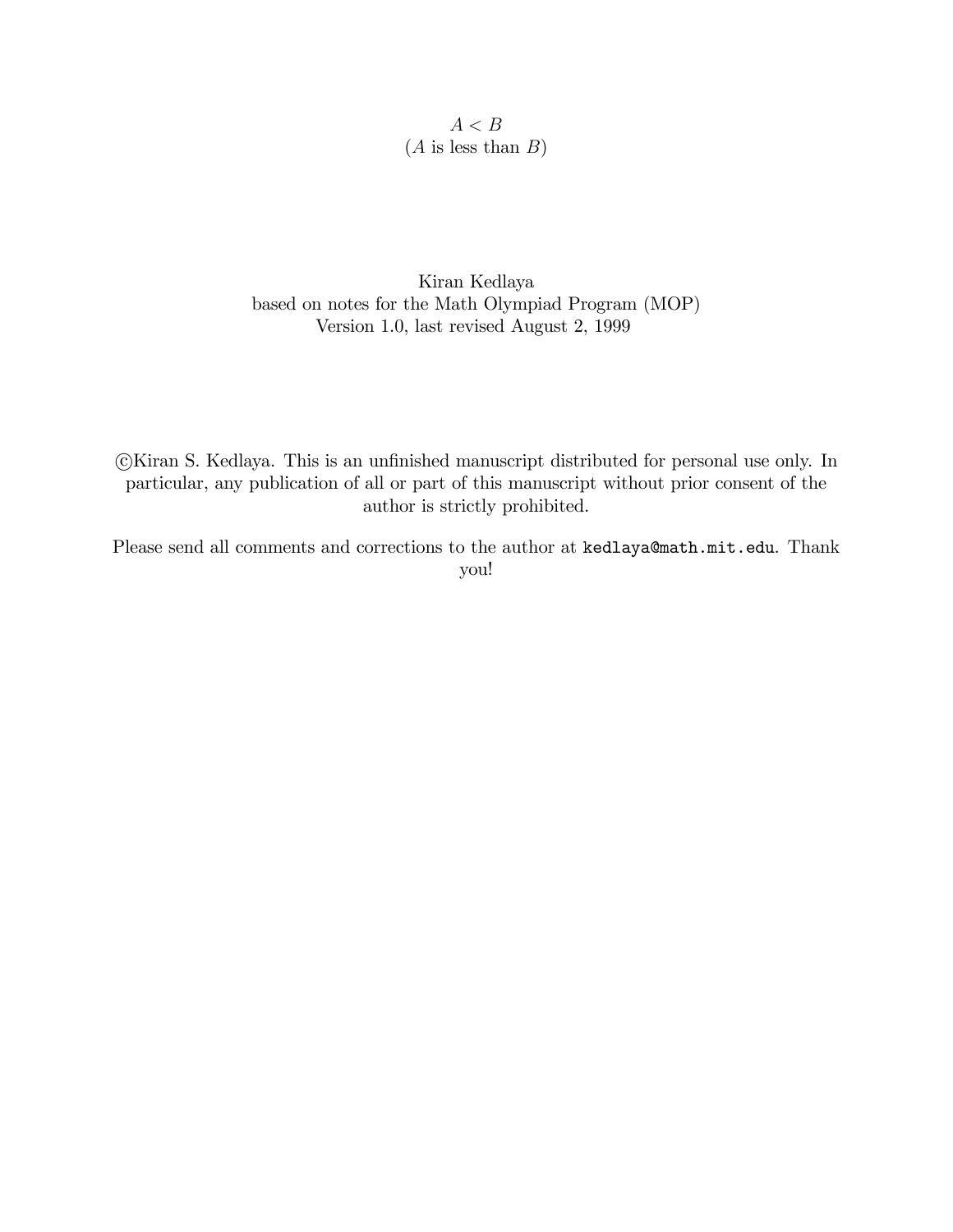# Introduction

These notes constitute a survey of the theory and practice of inequalities. While their intended audience is high-school students, primarily present and aspiring participants of the Math Olympiad Program (MOP), I hope they prove informative to a wider audience. In particular, those who experience inequalities via the Putnam competition, or via problem columns in such journals as Crux Mathematicorum or the American Mathematical Monthly, should find some benefit.

Having named high-school students as my target audience, I must now turn around and admit that I have not made any effort to keep calculus out of the exposition, for several reasons. First, in certain places, rewriting to avoid calculus would make the exposition a lot more awkward. Second, the calculus I invoke is for the most part pretty basic, mostly properties of the Örst and second derivative. Finally, it is my experience that many Olympiad participants have studied calculus anyway. In any case, I have clearly flagged uses of calculus in the text, and I've included a crash course in calculus (Chapter 4) to fill in the details.

By no means is this primer a substitute for an honest treatise on inequalities, such as the magnum opus of Hardy, Littlewood and PÛlya [2] or its latter-day sequel [1], nor for a comprehensive catalog of problems in the area, for which we have Stanley Rabinowitz' series [4]. My aim, rather than to provide complete information, is to whet the reader's appetite for this beautiful and boundless subject.

Also note that I have given geometric inequalities short shrift, except to the extent that they can be written in an algebraic or trigonometric form. ADD REFERENCE.

Thanks to Paul Zeitz for his MOP 1995 notes, upon which these notes are ultimately based. (In particular, they are my source for symmetric sum notation.) Thanks also to the participants of the 1998 and 1999 MOPs for working through preliminary versions of these notes.

## Caveat solver!

It seems easier to fool oneself by constructing a false proof of an inequality than of any other type of mathematical assertion. All it takes is one reversed inequality to turn an apparently correct proof into a wreck. The adage "if it seems too good to be true, it probably is" applies in full force.

To impress the gravity of this point upon the reader, we provide a little exercise in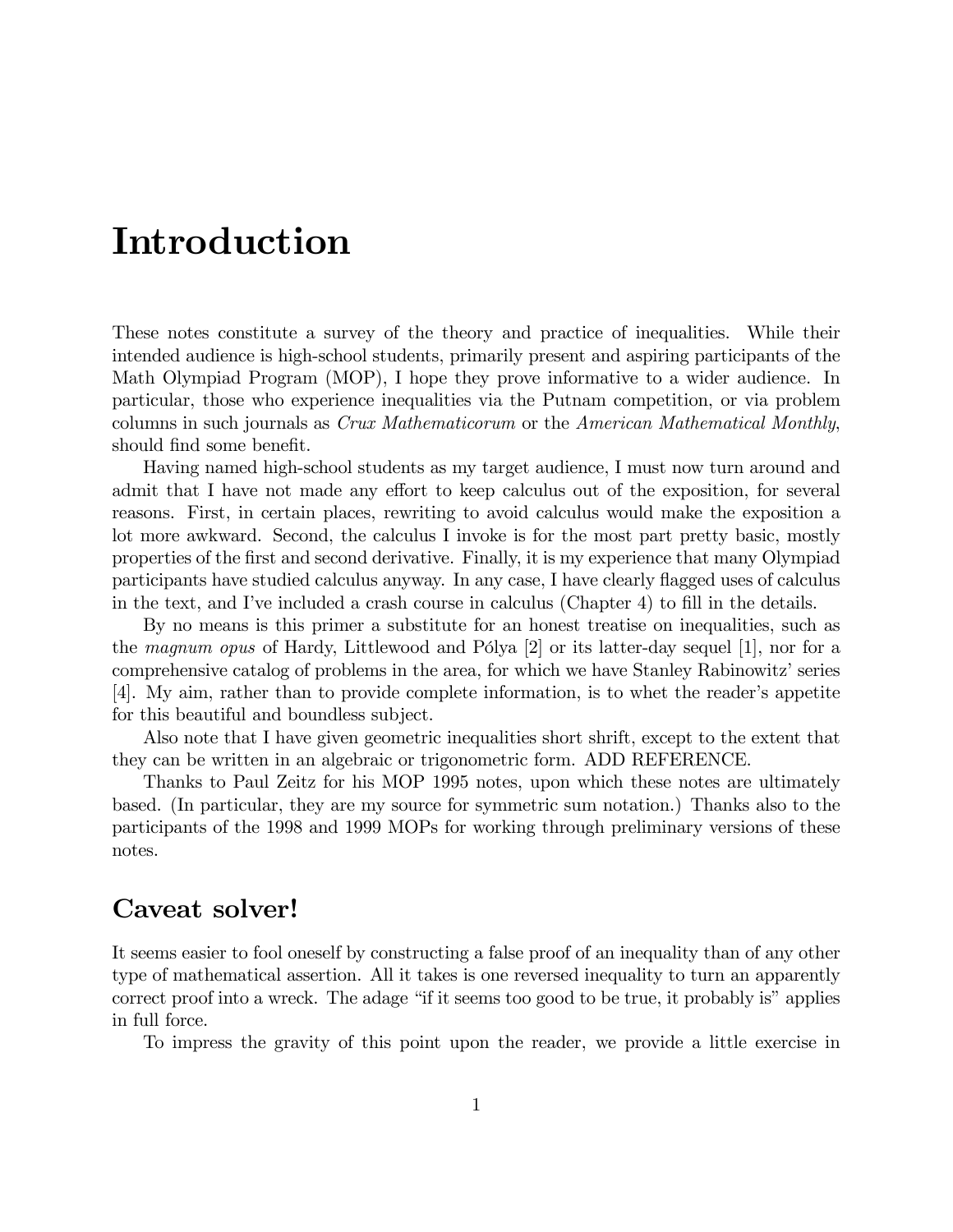mathematical proofreading. Of the following X proofs, only Y are correct. Can you spot the fakes?

PUT IN THE EXAMPLES.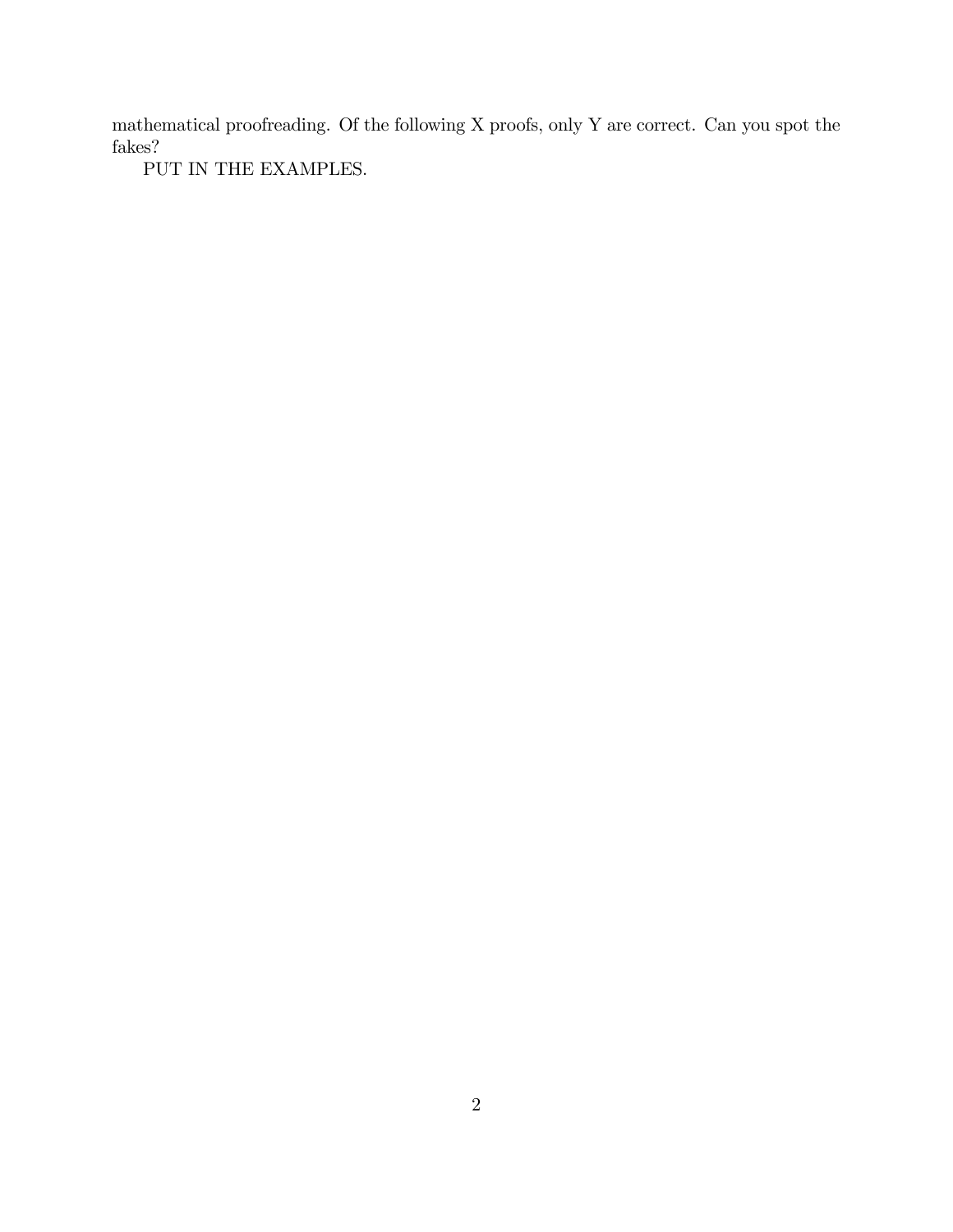# Chapter 1

# Separable inequalities

This chapter covers what I call "separable" inequalities, those which can be put in the form

$$
f(x_1) + \cdots + f(x_n) \ge c
$$

for suitably constrained  $x_1, \ldots, x_n$ . For example, if one fixes the product, or the sum, of the variables, the AM-GM inequality takes this form, and in fact this will be our first example.

## 1.1 Smoothing, convexity and Jensen's inequality

The "smoothing principle" states that if you have a quantity of the form  $f(x_1) + \cdots + f(x_n)$ which becomes smaller as you move two of the variables closer together (while preserving some constraint, e.g. the sum of the variables), then the quantity is minimized by making the variables all equal. This remark is best illustrated with an example: the famous arithmetic mean and geometric mean (AM-GM) inequality.

**Theorem 1 (AM-GM).** Let  $x_1, \ldots, x_n$  be positive real numbers. Then

$$
\frac{x_1 + \dots + x_n}{n} \ge \sqrt[n]{x_1 \cdots x_n},
$$

with equality if and only if  $x_1 = \cdots = x_n$ .

Proof. We will make a series of substitutions that preserve the left-hand side while strictly increasing the right-hand side. At the end, the  $x_i$  will all be equal and the left-hand side will equal the right-hand side; the desired inequality will follow at once. (Make sure that you understand this reasoning before proceeding!)

If the  $x_i$  are not already all equal to their arithmetic mean, which we call a for convenience, then there must exist two indices, say i and j, such that  $x_i < a < x_j$ . (If the  $x_i$  were all bigger than  $a$ , then so would be their arithmetic mean, which is impossible; similarly if they were all smaller than a.) We will replace the pair  $x_i$  and  $x_j$  by

$$
x_i' = a, x_j' = x_i + x_j - a;
$$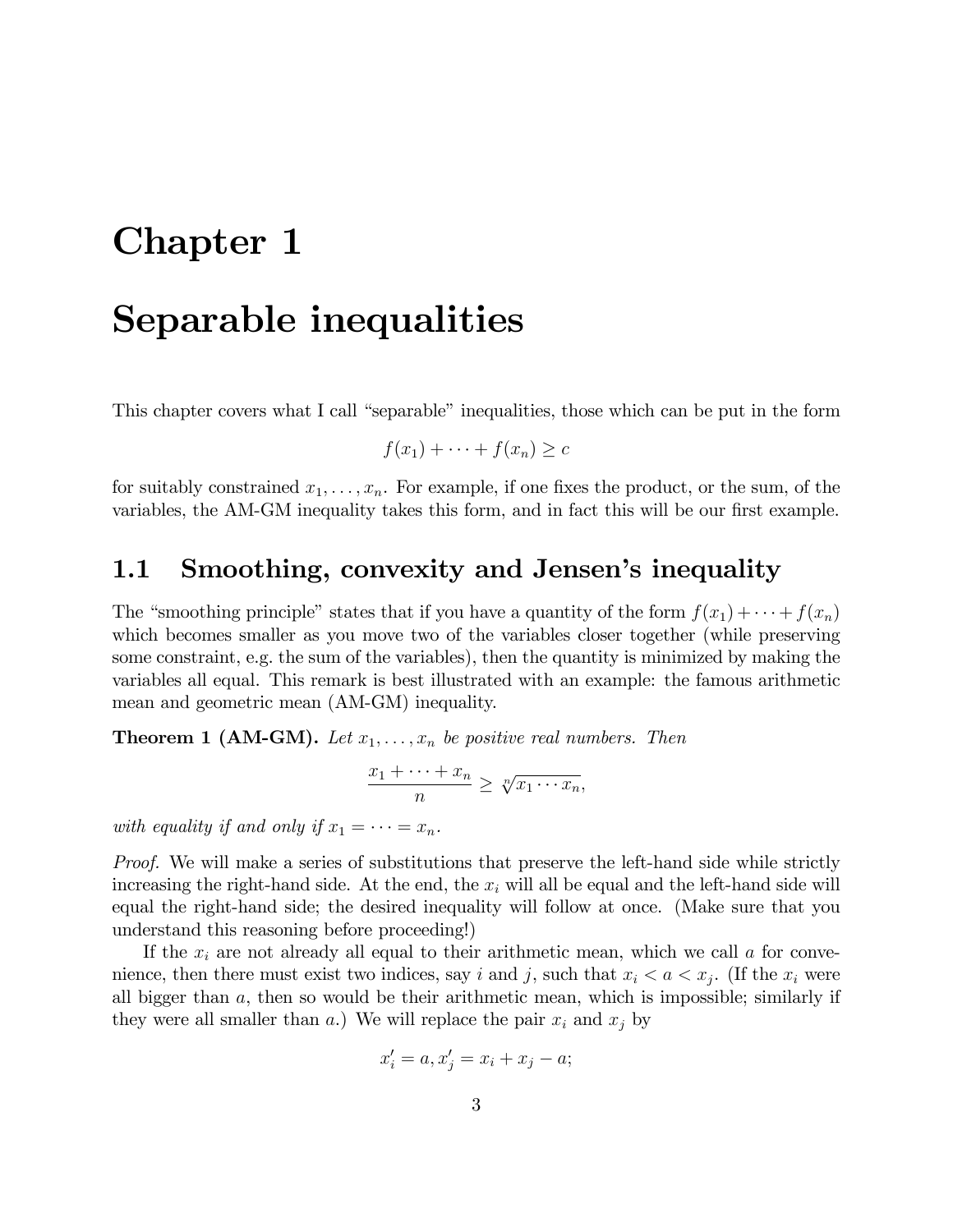by design,  $x_i'$  and  $x_j'$  have the same sum as  $x_i$  and  $x_j$ , but since they are closer together, their product is larger. To be precise,

$$
a(x_i + x_j - a) = x_i x_j + (x_j - a)(a - x_i) > x_i x_j
$$

because  $x_j - a$  and  $a - x_i$  are positive numbers.

By this replacement, we increase the number of the  $x_i$  which are equal to a, preserving the left-hand side of the desired inequality by increasing the right-hand side. As noted initially, eventually this process ends when all of the  $x_i$  are equal to a, and the inequality becomes equality in that case. It follows that in all other cases, the inequality holds strictly.  $\Box$ 

Note that we made sure that the replacement procedure terminates in a finite number of steps. If we had proceeded more naively, replacing a pair of  $x_i$  by their arithmetic meaon, we would get an infinite procedure, and then would have to show that the  $x_i$  were "converging" in a suitable sense. (They do converge, but making this precise would require some additional effort which our alternate procedure avoids.)

A strong generalization of this smoothing can be formulated for an arbitrary convex function. Recall that a set of points in the plane is said to be convex if the line segment joining any two points in the set lies entirely within the set. A function  $f$  defined on an interval (which may be open, closed or infinite on either end) is said to be *convex* if the set

$$
\{(x, y) \in \mathbb{R}^2 : y \ge f(x)\}
$$

is convex. We say f is *concave* if  $-f$  is convex. (This terminology was standard at one time, but today most calculus textbooks use "concave up" and "concave down" for our "convex" and "concave". Others use the evocative sobriquets "holds water" and "spills water".)

A more enlightening way to state the definition might be that  $f$  is convex if for any  $t \in [0, 1]$  and any  $x, y$  in the domain of f,

$$
tf(x) + (1-t)f(y) \ge f(tx + (1-t)y).
$$

If f is continuous, it suffices to check this for  $t = 1/2$ . Conversely, a convex function is automatically continuous except possibly at the endpoints of the interval on which it is defined.

DIAGRAM.

**Theorem 2.** If f is a convex function, then the following statements hold:

- 1. If  $a \leq b < c \leq d$ , then  $\frac{f(c)-f(a)}{c-a} \leq \frac{f(d)-f(b)}{d-b}$  $\frac{d-b}{d-b}$ . (The slopes of secant lines through the graph of f increase with either endpoint.)
- 2. If f is differentiable everywhere, then its derivative (that is, the slope of the tangent line to the graph of f is an increasing function.)

The utility of convexity for proving inequalities comes from two factors. The first factor is Jensen's inequality, which one may regard as a formal statement of the "smoothing principle" for convex functions.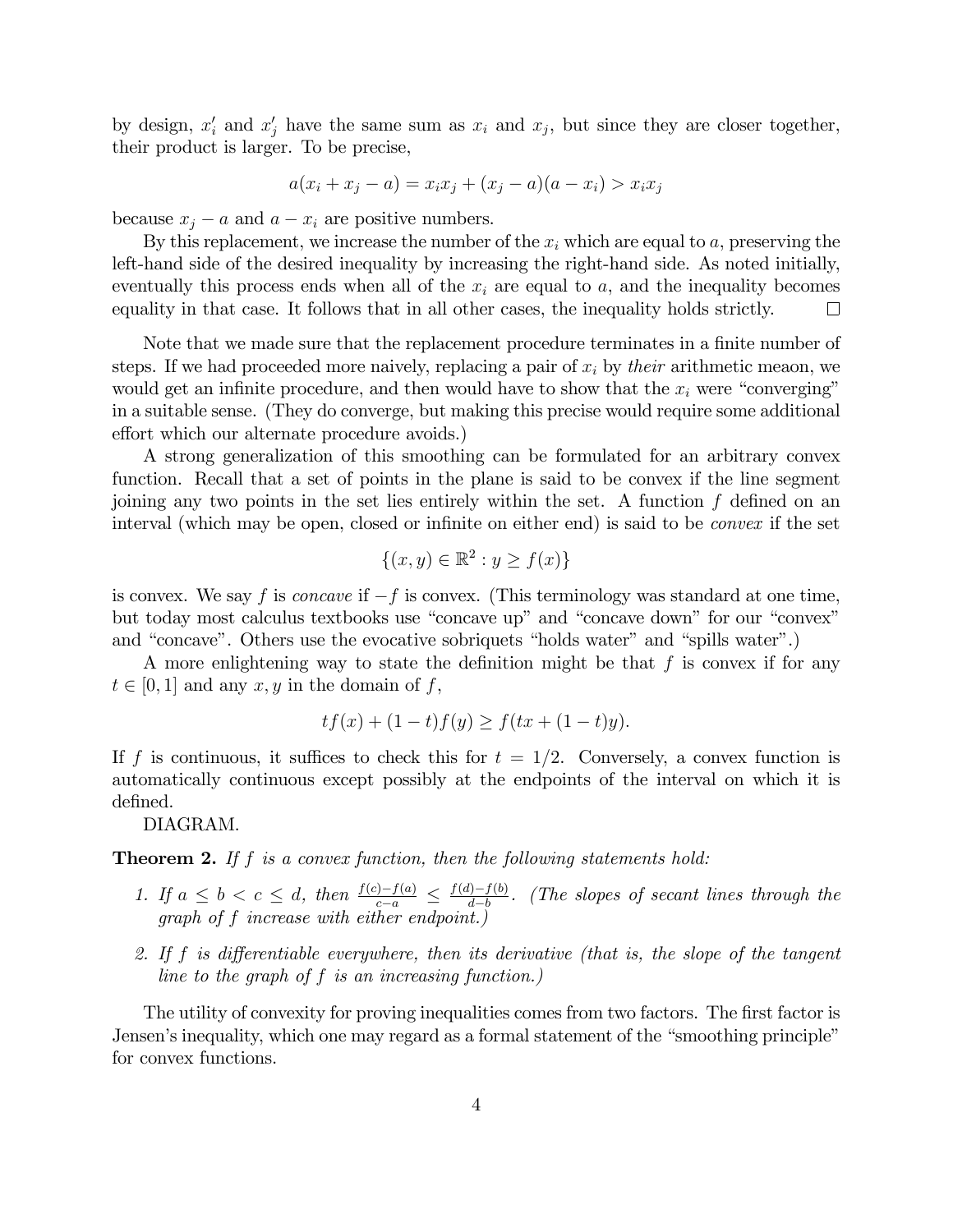**Theorem 3 (Jensen).** Let f be a convex function on an interval I and let  $w_1, \ldots, w_n$  be nonnegative real numbers whose sum is 1. Then for all  $x_1, \ldots, x_n \in I$ ,

$$
w_1 f(x_1) + \cdots + w_n f(x_n) \ge f(w_1 x_1 + \cdots + w_n x_n).
$$

*Proof.* An easy induction on n, the case  $n = 2$  being the second definition above.

The second factor is the ease with which convexity can be checked using calculus, namely via the second derivative test.

**Theorem 4.** Let f be a twice-differentiable function on an open interval I. Then f is convex on I if and only if  $f''(x) \geq 0$  for all  $x \in I$ .

For example, the AM-GM inequality can be proved by noting that  $f(x) = \log x$  is concave; its first derivative is  $1/x$  and its second  $-1/x^2$ . In fact, one immediately deduces a weighted AM-GM inequality; as we will generalize AM-GM again later, we will not belabor this point.

We close this section by pointing out that separable inequalities sometimes concern functions which are not necessarily convex. Nonetheless one can prove something!

**Example 5 (USA, 1998).** Let  $a_0, \ldots, a_n$  be numbers in the interval  $(0, \pi/2)$  such that

$$
\tan(a_0 - \pi/4) + \tan(a_1 - \pi/4) + \cdots + \tan(a_n - \pi/4) \ge n - 1.
$$

Prove that  $\tan a_0 \tan a_1 \cdots \tan a_n \geq n^{n+1}$ .

Solution. Let  $x_i = \tan(a_i - \pi/4)$  and  $y_i = \tan a_i = (1 + x_i)/(1 - x_i)$ , so that  $x_i \in (-1, 1)$ . The claim would follow immediately from Jensen's inequality if only the function  $f(x) =$  $\log(1 + x)/(1 - x)$  were convex on the interval  $(-1, 1)$ , but alas, it isn't. It's concave on  $(-1, 0]$  and convex on  $[0, 1)$ . So we have to fall back on the smoothing principle.

What happens if we try to replace  $x_i$  and  $x_j$  by two numbers that have the same sum but are closer together? The contribution of  $x_i$  and  $x_j$  to the left side of the desired inequality is

$$
\frac{1+x_i}{1-x_i} \cdot \frac{1+x_j}{1-x_j} = 1 + \frac{2}{\frac{x_ix_j+1}{x_i+x_j} - 1}.
$$

The replacement in question will increase  $x_i x_j$ , and so will decrease the above quantity provided that  $x_i + x_j > 0$ . So all we need to show is that we can carry out the smoothing process so that every pair we smooth satisfies this restriction.

Obviously there is no problem if all of the  $x_i$  are positive, so we concentrate on the possibility of having  $x_i < 0$ . Fortunately, we can't have more than one negative  $x_i$ , since  $x_0 + \cdots + x_n \geq n - 1$  and each  $x_i$  is less than 1. (So if two were negative, the sum would be at most the sum of the remaining  $n-1$  terms, which is less than  $n-1$ .) Moreover, if  $x_0 < 0$ , we could not have  $x_0 + x_j < 0$  for  $j = 1, \ldots, n$ , else we would have the contradiction

$$
x_0 + \dots + x_n \le (1 - n)x_0 < n - 1.
$$

 $\Box$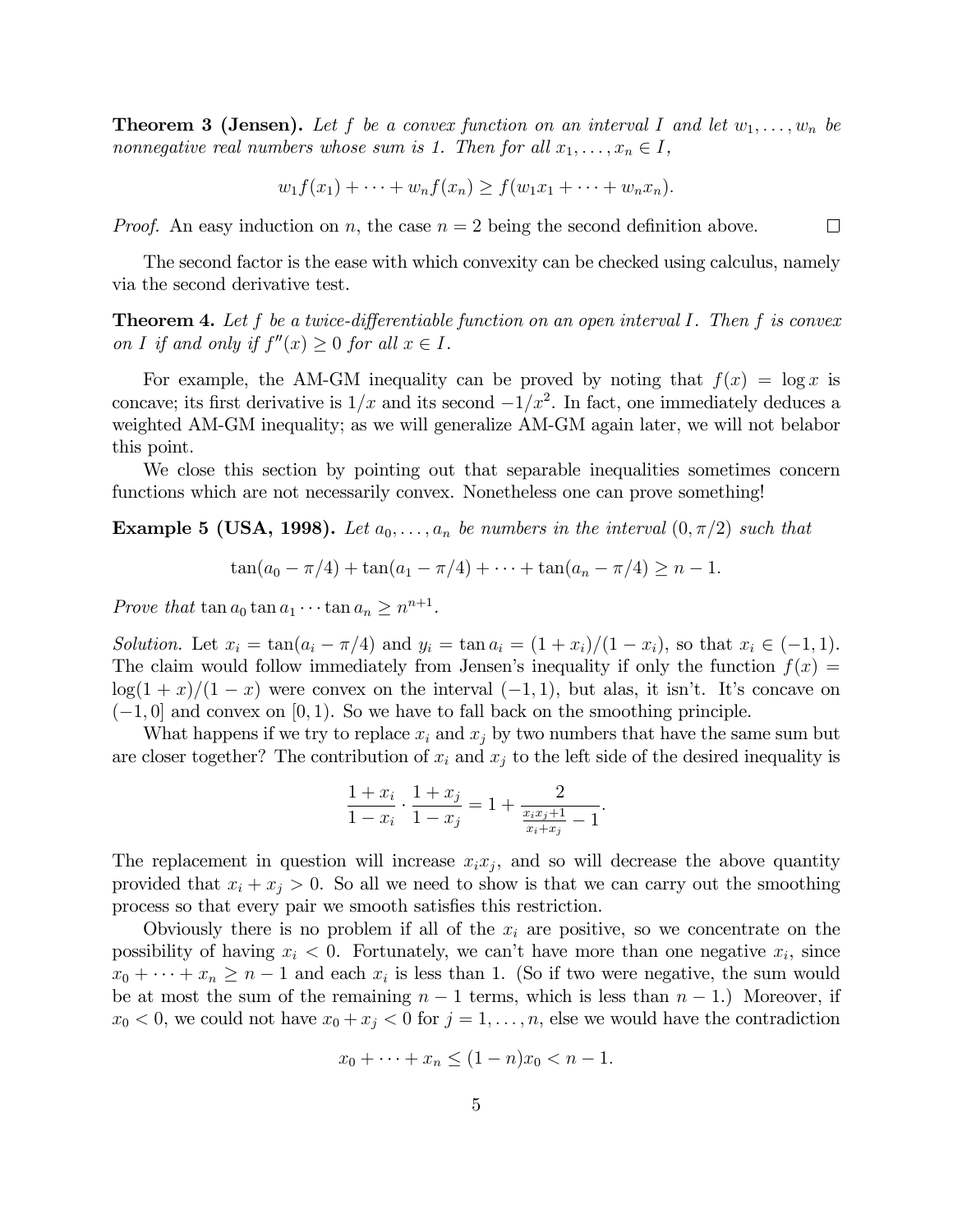Thus  $x_0 + x_j > 0$  for some j, and we can replace these two by their arithmetic mean. Now all of the  $x_i$  are positive and smoothing (or Jensen) may continue without further restrictions, yielding the desired inequality.  $\Box$ 

### Problems for Section 1.1

- 1. Make up a problem by taking a standard property of convex functions, and specializing to a particular function. The less evident it is where your problem came from, the better!
- 2. Given real numbers  $x_1, \ldots, x_n$ , what is the minimum value of

$$
|x-x_1|+\cdots+|x-x_n|?
$$

3. (via Titu Andreescu) If f is a convex function and  $x_1, x_2, x_3$  lie in its domain, then

$$
f(x_1) + f(x_2) + f(x_3) + f\left(\frac{x_1 + x_2 + x_3}{3}\right)
$$
  
\n
$$
\geq \frac{4}{3} \left[ f\left(\frac{x_1 + x_2}{2}\right) + f\left(\frac{x_2 + x_3}{2}\right) + f\left(\frac{x_3 + x_1}{2}\right) \right].
$$

- 4. (USAMO 1974/1) For  $a, b, c > 0$ , prove that  $a^a b^b c^c \ge (abc)^{(a+b+c)/3}$ .
- 5. (India, 1995) Let  $x_1, \ldots, x_n$  be n positive numbers whose sum is 1. Prove that

$$
\frac{x_1}{\sqrt{1-x_1}}+\cdots+\frac{x_n}{\sqrt{1-x_n}}\geq \sqrt{\frac{n}{n-1}}.
$$

- 6. Let  $A, B, C$  be the angles of a triangle. Prove that
	- 1.
	- 2.  $\sin A + \sin B + \sin C \leq 3\sqrt{3}/2;$
	- 3.  $\cos A + \cos B + \cos C \leq 3/2;$
	- 4.  $\sin A/2 \sin B/2 \sin C/2 \leq 1/8;$
	- 5.  $\cot A + \cot B + \cot C \geq \sqrt{3}$  (i.e. the Brocard angle is at most  $\pi/6$ ).

(Beware: not all of the requisite functions are convex everywhere!)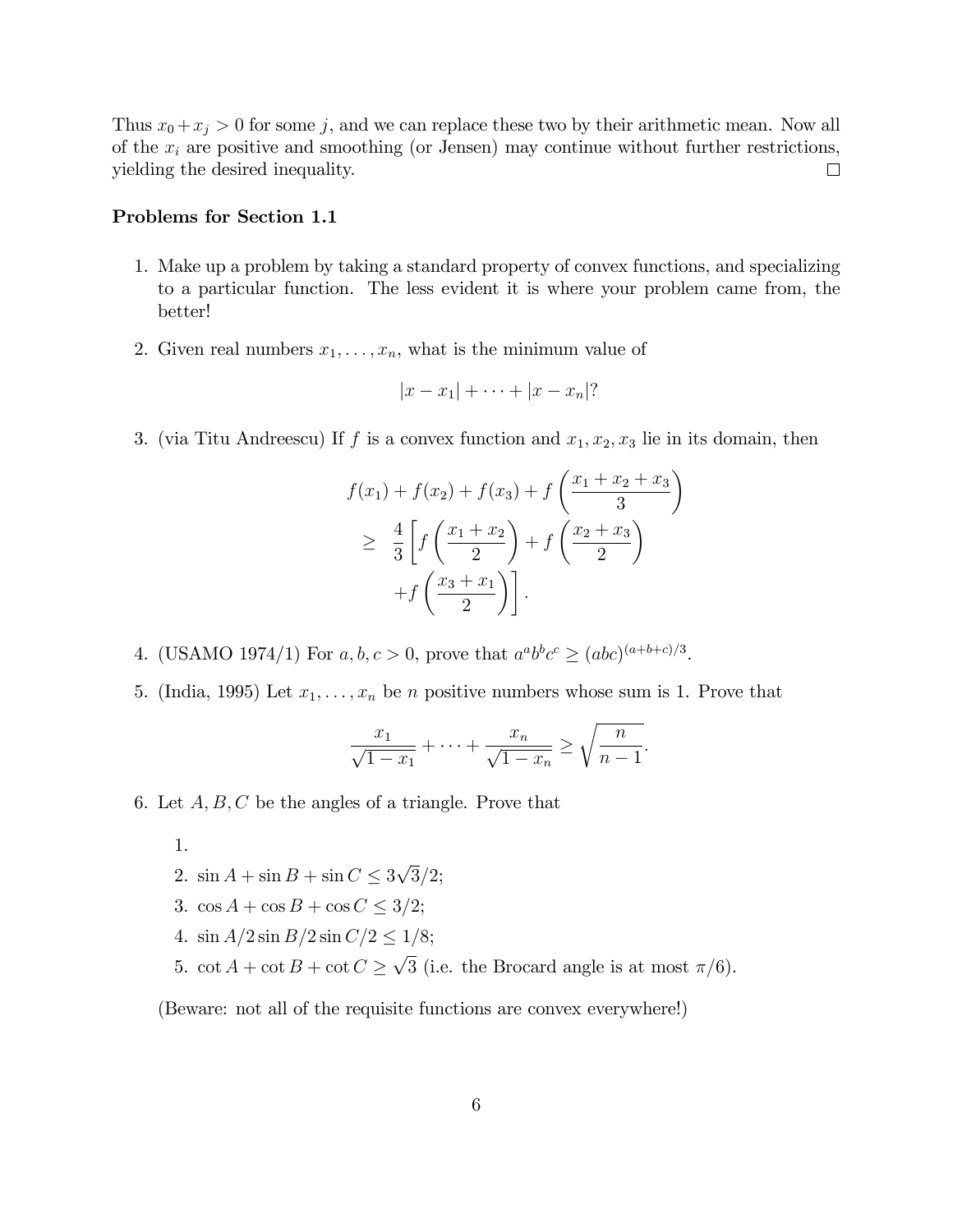7. (Vietnam, 1998) Let  $x_1, \ldots, x_n$   $(n \geq 2)$  be positive numbers satisfying

$$
\frac{1}{x_1+1998}+\frac{1}{x_2+1998}+\cdots+\frac{1}{x_n+1998}=\frac{1}{1998}.
$$

Prove that

$$
\frac{\sqrt[n]{x_1 x_2 \cdots x_n}}{n-1} \ge 1998.
$$

(Again, beware of nonconvexity.)

8. Let  $x_1, x_2, \ldots$  be a sequence of positive real numbers. If  $a_k$  and  $g_k$  are the arithmetic and geometric means, respectively, of  $x_1, \ldots, x_k$ , prove that

$$
\frac{a_n^n}{g_k^n} \ge \frac{a_{n-1}^{n-1}}{g_k^{n-1}}\tag{1.1}
$$

$$
n(a_n - g_n) \ge (n - 1)(a_{n-1} - g_{n-1}).
$$
\n(1.2)

These strong versions of the AM-GM inequality are due to Rado [2, Theorem 60] and Popoviciu [3], respectively. (These are just a sample of the many ways the AM-GM inequality can be sharpened, as evidenced by [1].)

## 1.2 Unsmoothing and noninterior extrema

A convex function has no interior local maximum. (If it had an interior local maximum at x, then the secant line through  $(x - \epsilon, f(x - \epsilon))$  and  $(x + \epsilon, f(x + \epsilon))$  would lie under the curve at x, which cannot occur for a convex function.)

Even better, a function which is *linear* in a given variable, as the others are held fixed, attains no extrema in either direction except at its boundary values.

### Problems for Section 1.2

1. (IMO 1974/5) Determine all possible values of

$$
S = \frac{a}{a+b+d} + \frac{b}{a+b+c} + \frac{c}{b+c+d} + \frac{d}{a+c+d}
$$

where  $a, b, c, d$  are arbitrary positive numbers.

2. (Bulgaria, 1995) Let  $n \geq 2$  and  $0 \leq x_i \leq 1$  for all  $i = 1, 2, \ldots, n$ . Show that

$$
(x_1 + x_2 + \cdots + x_n) - (x_1x_2 + x_2x_3 + \cdots + x_nx_1) \le \left\lfloor \frac{n}{2} \right\rfloor
$$

and determine when there is equality.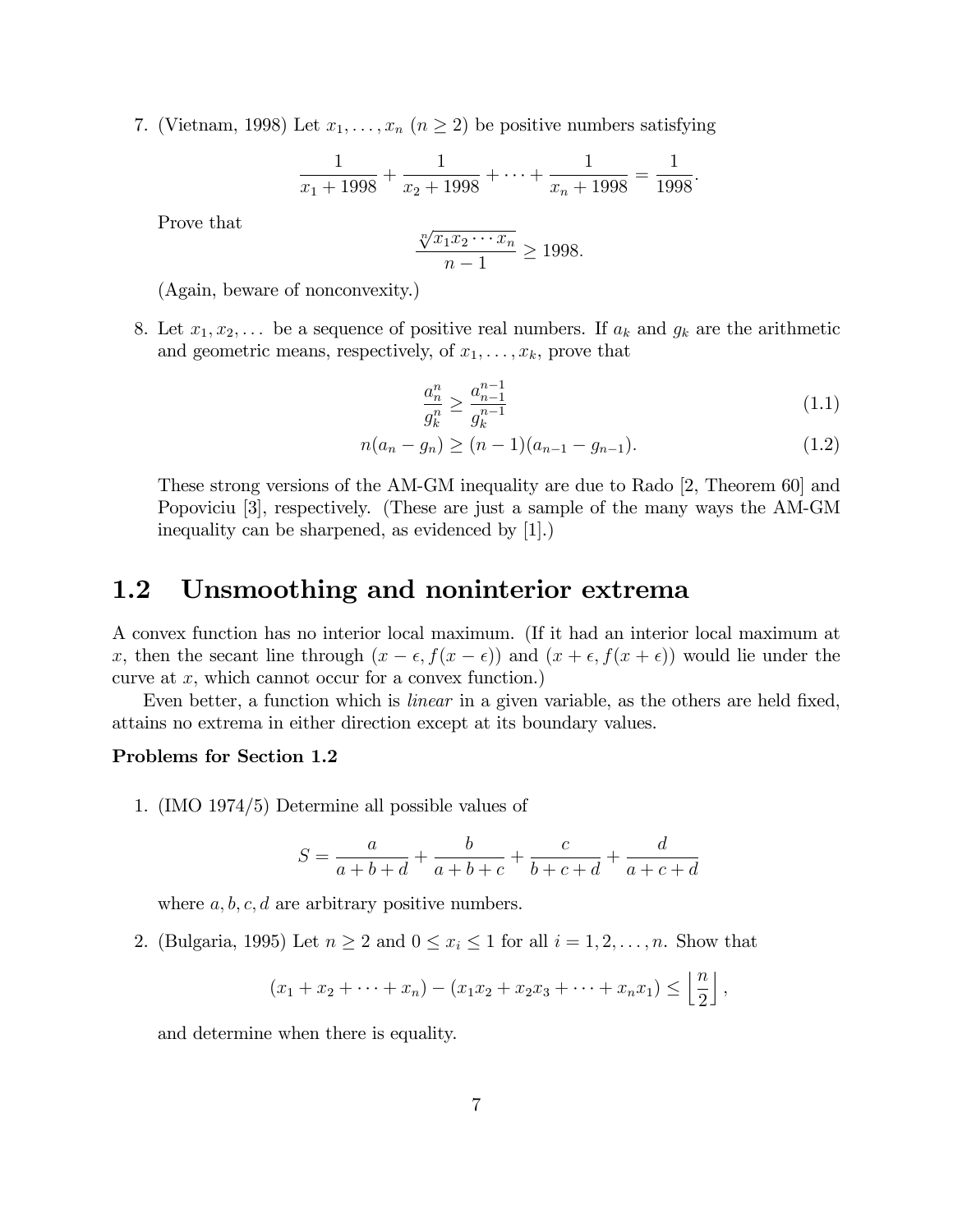## 1.3 Discrete smoothing

The notions of smoothing and convexity can also be applied to functions only defined on integers.

Example 6. How should n balls be put into k boxes to minimize the number of pairs of balls which lie in the same box?

Solution. In other words, we want to minimize  $\sum_{i=1}^{k} \binom{n_i}{2}$  $\binom{n_i}{2}$  over sequences  $n_1, \ldots, n_k$  of nonnegative integers adding up to n.

If  $n_i - n_j \geq 2$  for some i, j, then moving one ball from i to j decreases the number of pairs in the same box by

$$
\binom{n_i}{2} - \binom{n_i - 1}{2} + \binom{n_j}{2} - \binom{n_j + 1}{2} = n_i - n_j - 1 > 0.
$$

Thus we minimize the number of pairs by making sure no two boxes differ by more than one ball; one can easily check that the boxes must each contain  $\lfloor n/k \rfloor$  or  $\lfloor n/k \rfloor$  balls.  $\Box$ 

### Problems for Section 1.3

1. (Germany, 1995) Prove that for all integers k and n with  $1 \leq k \leq 2n$ ,

$$
\binom{2n+1}{k-1} + \binom{2n+1}{k+1} \ge 2 \cdot \frac{n+1}{n+2} \cdot \binom{2n+1}{k}.
$$

2. (Arbelos) Let  $a_1, a_2, \ldots$  be a convex sequence of real numbers, which is to say  $a_{k-1}$  +  $a_{k+1} \geq 2a_k$  for all  $k \geq 2$ . Prove that for all  $n \geq 1$ ,

$$
\frac{a_1 + a_3 + \dots + a_{2n+1}}{n+1} \ge \frac{a_2 + a_4 + \dots + a_{2n}}{n}.
$$

3. (USAMO 1993/5) Let  $a_0, a_1, a_2, \ldots$  be a sequence of positive real numbers satisfying  $a_{i-1}a_{i+1} \leq a_i^2$  for  $i = 1, 2, 3, \ldots$  (Such a sequence is said to be log concave.) Show that for each  $n \geq 1$ ,

$$
\frac{a_0 + \dots + a_n}{n+1} \cdot \frac{a_1 + \dots + a_{n-1}}{n-1} \ge \frac{a_0 + \dots + a_{n-1}}{n} \cdot \frac{a_1 + \dots + a_n}{n}.
$$

- 4. (MOP 1997) Given a sequence  $\{x_n\}_{n=0}^{\infty}$  with  $x_n > 0$  for all  $n \geq 0$ , such that the sequence  $\{a^n x_n\}_{n=0}^{\infty}$  is convex for all  $a > 0$ , show that the sequence  $\{\log x_n\}_{n=0}^{\infty}$  is also convex.
- 5. How should the numbers  $1, \ldots, n$  be arranged in a circle to make the sum of the products of pairs of adjacent numbers as large as possible? As small as possible?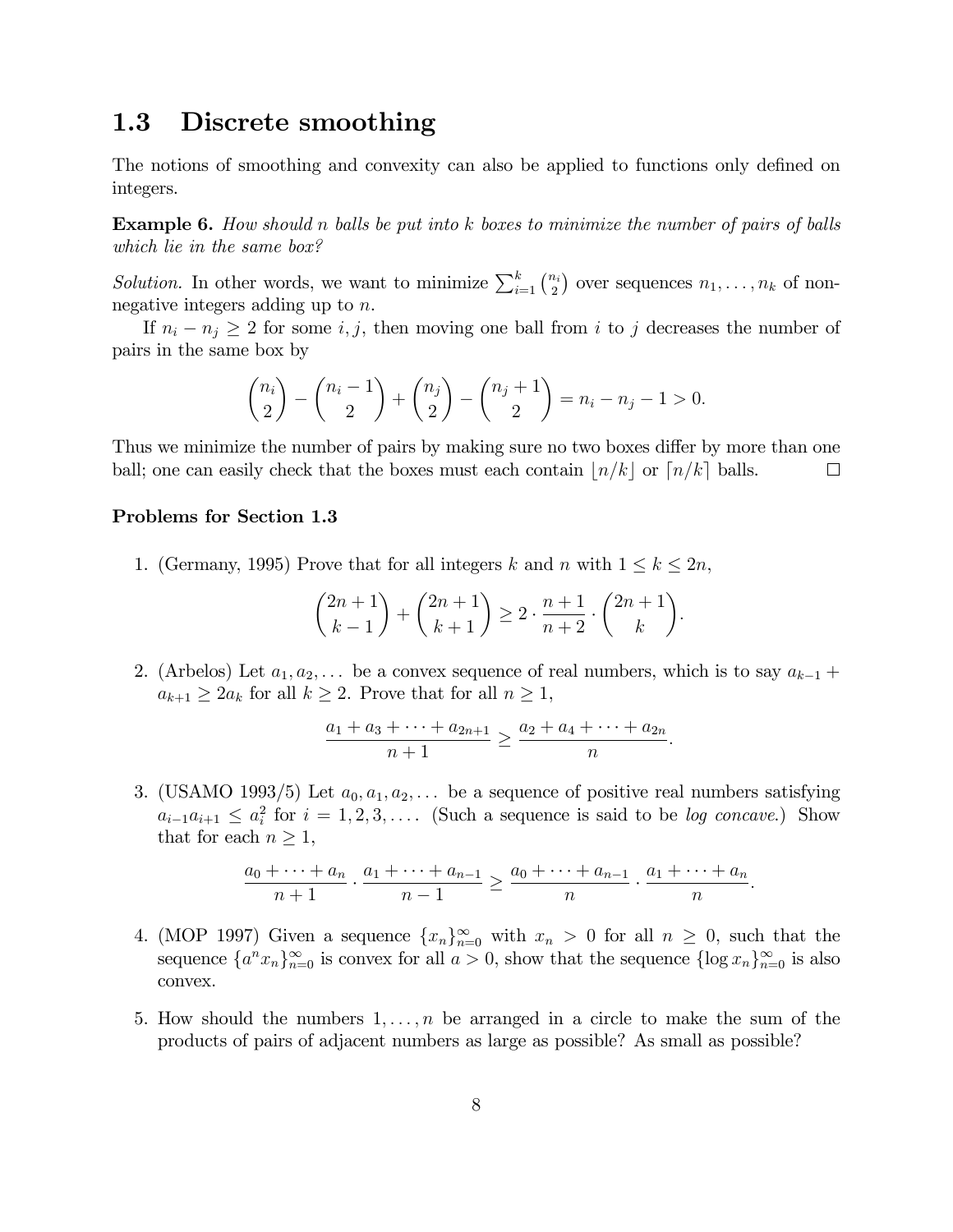# Chapter 2

# Symmetric polynomial inequalities

This section is a basic guide to polynomial inequalities, which is to say, those inequalities which are in (or can be put into) the form  $P(x_1, \ldots, x_n) \geq 0$  with P a symmetric polynomial in the real (or sometimes nonnegative) variables  $x_1, \ldots, x_n$ .

## 2.1 Introduction to symmetric polynomials

Many inequalities express some symmetric relationship between a collection of numbers. For this reason, it seems worthwhile to brush up on some classical facts about symmetric polynomials.

For arbitrary  $x_1, \ldots, x_n$ , the coefficients  $c_1, \ldots, c_n$  of the polynomial

$$
(t+x_1)\cdots (t+x_n) = t^n + c_1t^{n-1} + \cdots + c_{n-1}t + c_n
$$

are called the *elementary symmetric functions* of the  $x_i$ . (That is,  $c_k$  is the sum of the products of the  $x_i$  taken k at a time.) Sometimes it proves more convenient to work with the symmetric averages

$$
d_i = \frac{c_i}{\binom{n}{i}}.
$$

For notational convenience, we put  $c_0 = d_0 = 1$  and  $c_k = d_k = 0$  for  $k > n$ .

Two basic inequalities regarding symmetric functions are the following. (Note that the second follows from the first.)

**Theorem 7 (Newton).** If  $x_1, \ldots, x_n$  are nonnegative, then

 $d_i^2 \geq d_{i-1}d_{i+1}$   $i = 1, \ldots, n-1.$ 

**Theorem 8 (Maclaurin).** If  $x_1, \ldots, x_n$  are positive, then

$$
d_1 \ge d_2^{1/2} \ge \cdots \ge d_n^{1/n},
$$

with equality if and only if  $x_1 = \cdots = x_n$ .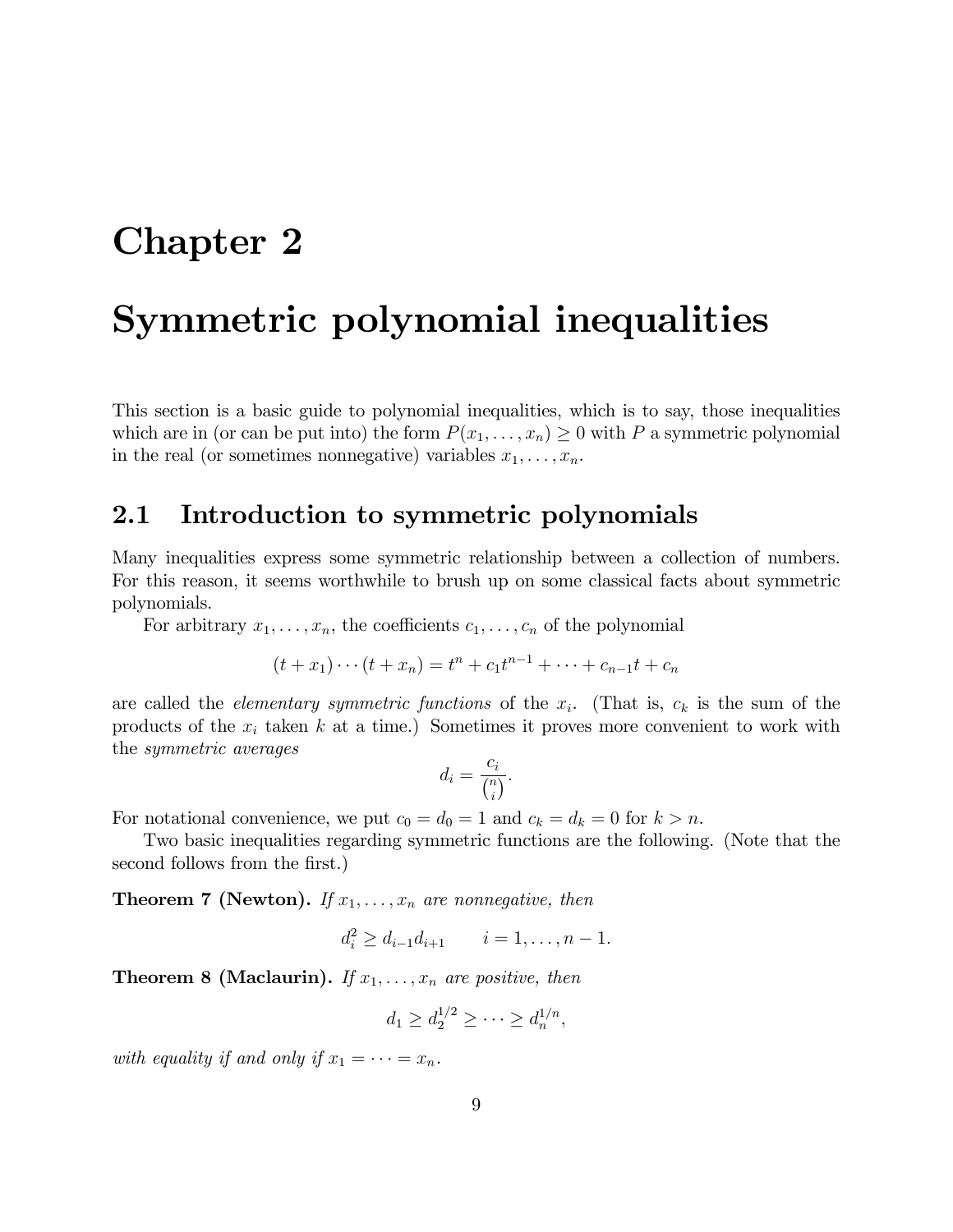These inequalities and many others can be proved using the following trick.

**Theorem 9.** Suppose the inequality

$$
f(d_1,\ldots,d_k)\geq 0
$$

holds for all real (resp. positive)  $x_1, \ldots, x_n$  for some  $n \geq k$ . Then it also holds for all real (resp. positive)  $x_1, \ldots, x_{n+1}$ .

Proof. Let

$$
P(t) = (t + x_1) \cdots (t + x_{n+1}) = \sum_{i=0}^{n+1} {n+1 \choose i} d_i t^{n+1-i}
$$

be the monic polynomial with roots  $-x_1, \ldots, -x_n$ . Recall that between any two zeros of a differentiable function, there lies a zero of its derivative (Rolle's theorem). Thus the roots of  $P'(t)$  are all real if the  $x_i$  are real, and all negative if the  $x_i$  are positive. Since

$$
P'(t) = \sum_{i=0}^{n+1} (n+1-i) \binom{n+1}{i} d_i t^{n-i} = (n+1) \sum_{i=0}^{n} \binom{n}{i} d_i t^{n-i},
$$

 $\Box$ 

we have by assumption  $f(d_1, \ldots, d_k) \geq 0$ .

Incidentally, the same trick can also be used to prove certain polynomial identities.

### Problems for Section 2.1

- 1. Prove that every symmetric polynomial in  $x_1, \ldots, x_n$  can be (uniquely) expressed as a polynomial in the elementary symmetric polynomials.
- 2. Prove Newton's and Maclaurin's inequalities.
- 3. Prove Newton's identities: if  $s_i = x_1^i + \cdots + x_n^i$ , then

 $c_0s_k + c_1s_{k-1} + \cdots + c_{k-1}s_1 + kc_k = 0.$ 

(Hint: first consider the case  $n = k$ .)

- 4. (Hungary) Let  $f(x) = x^n + a_{n-1}x^{n-1} + \cdots + a_1x + 1$  be a polynomial with non-negative real coefficients and *n* real roots. Prove that  $f(x) \ge (1 + x)^n$  for all  $x \ge 0$ .
- 5. (Gauss-??) Let  $P(z)$  be a polynomial with complex coefficients. Prove that the (complex) zeroes of  $P'(z)$  all lie in the convex hull of the zeroes of  $P(z)$ . Deduce that if S is a convex subset of the complex plane (e.g., the unit disk), and if  $\Re f(d_1, \ldots, d_k) \geq 0$ holds for all  $x_1, \ldots, x_n \in S$  for some  $n \geq k$ , then the same holds for  $x_1, \ldots, x_{n+1} \in S$ .
- 6. Prove Descartes' Rule of Signs: let  $P(x)$  be a polynomial with real coefficients written as  $P(x) = \sum a_{k_i} x^{k_i}$ , where all of the  $a_{k_i}$  are nonzero. Prove that the number of positive roots of  $P(x)$ , counting multiplicities, is equal to the number of sign changes (the number of i such that  $a_{k_{i-1}} a_{k_i} < 0$ ) minus a nonnegative even integer. (For negative roots, apply the same criterion to  $P(-x)$ .)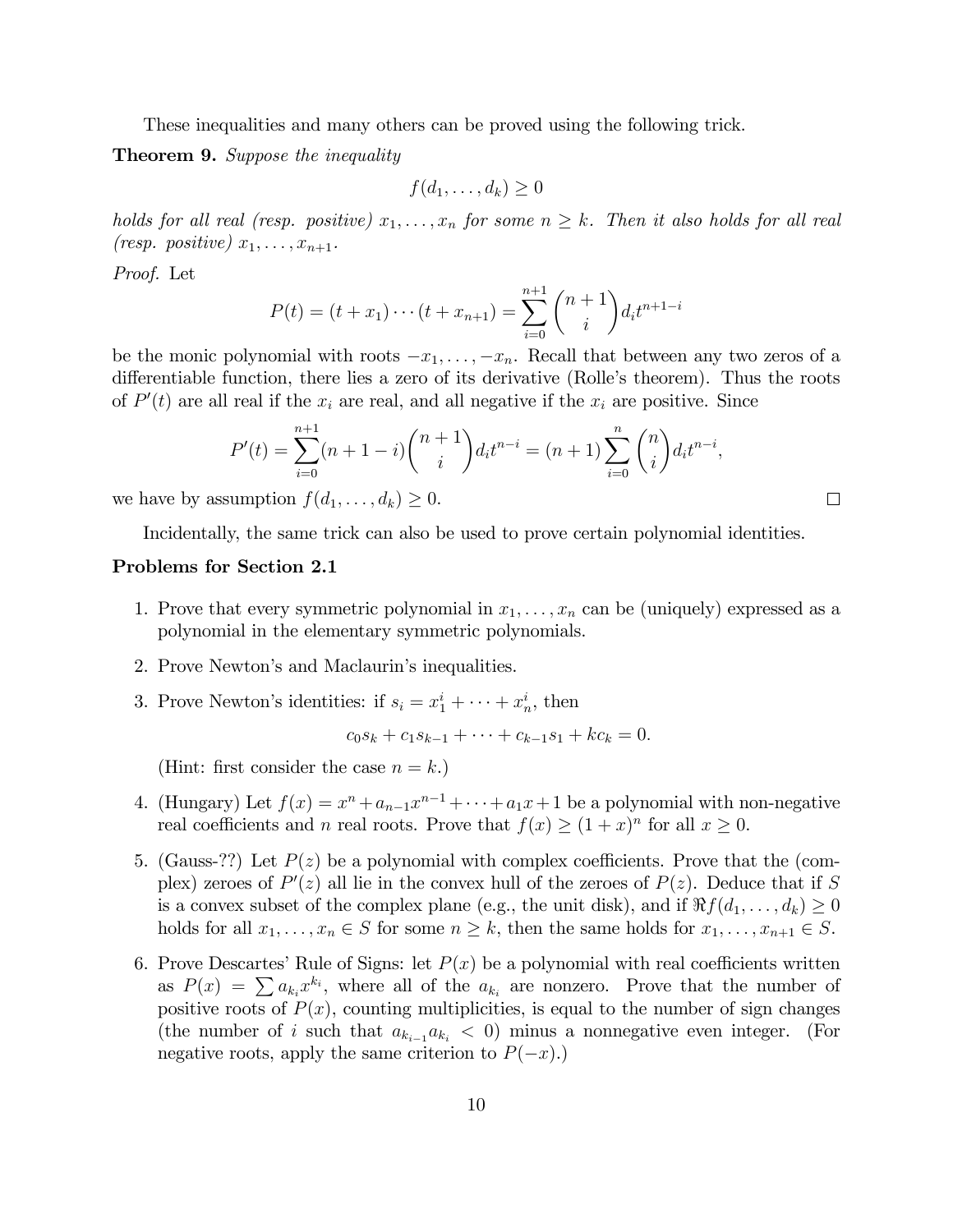## 2.2 The idiot's guide to homogeneous inequalities

Suppose one is given a homogeneous symmetric polynomial  $P$  and asked to prove that  $P(x_1, \ldots, x_n) \geq 0$ . How should one proceed?

Our first step is purely formal, but may be psychologically helpful. We introduce the following notation:

$$
\sum_{\text{sym}} Q(x_1, \dots, x_n) = \sum_{\sigma} Q(x_{\sigma(1)}, \dots, x_{\sigma(n)})
$$

where  $\sigma$  runs over all permutations of  $1, \ldots, n$  (for a total of n! terms). For example, if  $n = 3$ , and we write  $x, y, z$  for  $x_1, x_2, x_3$ ,

$$
\sum_{\text{sym}} x^3 = 2x^3 + 2y^3 + 2z^3
$$
  

$$
\sum_{\text{sym}} x^2 y = x^2 y + y^2 z + z^2 x + x^2 z + y^2 x + z^2 y
$$
  

$$
\sum_{\text{sym}} xyz = 6xyz.
$$

Using symmetric sum notation can help prevent errors, particularly when one begins with rational functions whose denominators must first be cleared. Of course, it is always a good algebra check to make sure that equality continues to hold when it's supposed to.

In passing, we note that other types of symmetric sums can be useful when the inequalities in question do not have complete symmetry, most notably cyclic summation

$$
\sum_{\text{cyclic}} x^2 y = x^2 y + y^2 z + z^2 x.
$$

However, it is probably a bad idea to mix, say, cyclic and symmetric sums in the same calculation!

Next, we attempt to "bunch" the terms of  $P$  into expressions which are nonnegative for a simple reason. For example,

$$
\sum_{\text{sym}} (x^3 - xyz) \ge 0
$$

by the AM-GM inequality, while

$$
\sum_{\text{sym}} (x^2 y^2 - x^2 yz) \ge 0
$$

by a slightly jazzed-up but no more sophisticated argument: we have  $x^2y^2 + x^2z^2 \ge x^2yz$ again by AM-GM.

We can formalize what we are doing using the notion of majorization. If  $s = (s_1, \ldots, s_n)$ and  $t = (t_1, \ldots, t_n)$  are two nonincreasing sequences, we say that s majorizes t if  $s_1 + \cdots + s_n =$  $t_1 + \cdots + t_n$  and  $s_1 + \cdots + s_i \ge t_1 + \cdots + t_i$  for  $i = 1, \ldots, n$ .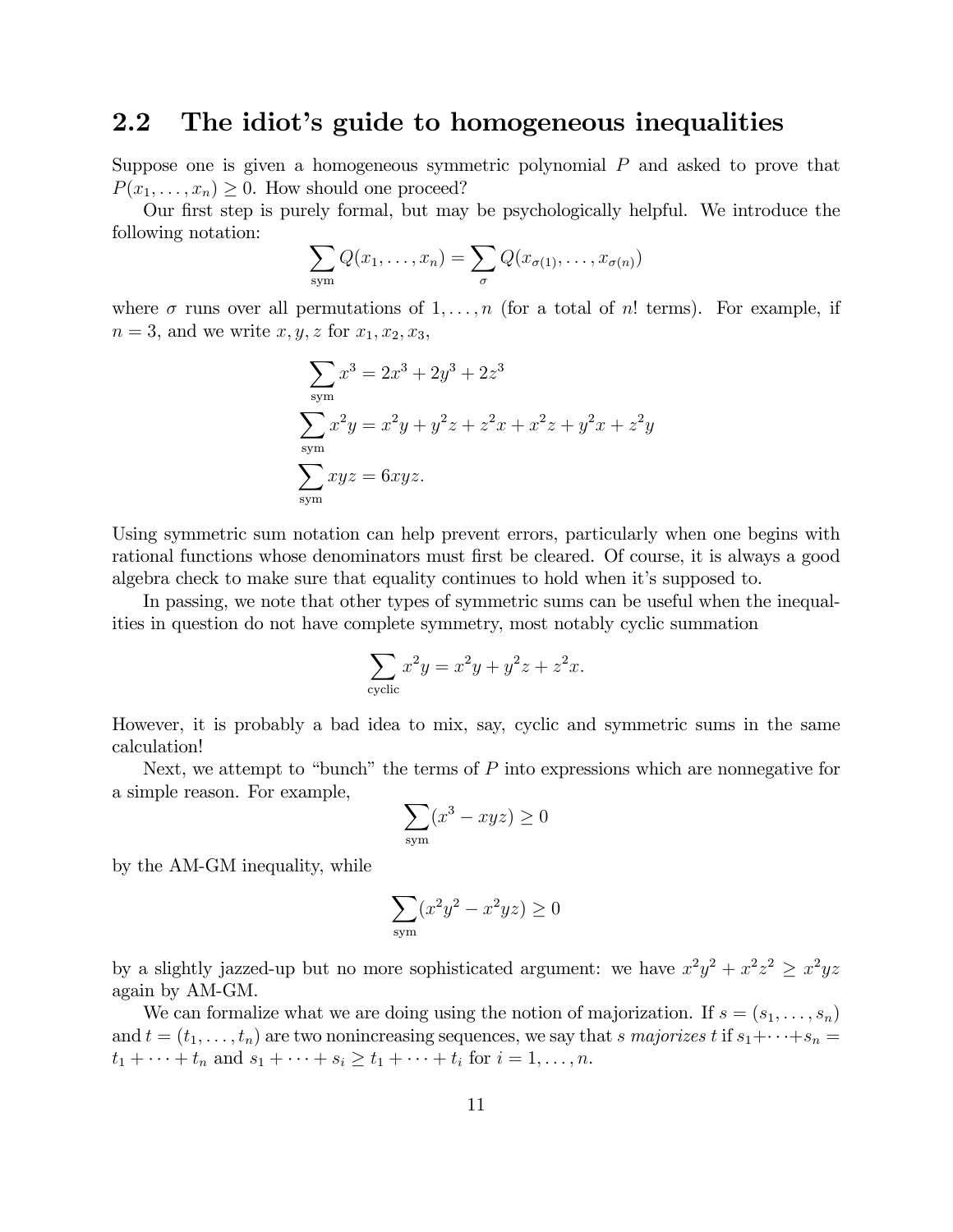**Theorem 10 ("Bunching").** If s and t are sequences of nonnegative reals such that s majorizes t, then

$$
\sum_{\text{sym}} x_1^{s_1} \cdots x_n^{s_n} \ge \sum_{\text{sym}} x_1^{t_1} \cdots x_n^{t_n}.
$$

*Proof.* One first shows that if s majorizes t, then there exist nonnegative constants  $k_{\sigma}$ , as  $\sigma$ ranges over the permutations of  $\{1, \ldots, n\}$ , whose sum is 1 and such that

$$
\sum_{\sigma} k_{\sigma}(s_{\sigma_1},\ldots,s_{\sigma_n})=(t_1,\ldots,t_n)
$$

(and conversely). Then apply weighted AM-GM as follows:

$$
\sum_{\sigma} x_1^{s_{\sigma(n)}} \cdots x_n^{s_{\sigma(n)}} = \sum_{\sigma,\tau} k_{\tau} x_1^{s_{\sigma(\tau(1))}} \cdots x_n^{s_{\sigma(\tau(n))}}
$$

$$
\geq \sum_{\sigma} x_1^{\sum_{\tau} k_{\tau} s_{\sigma(\tau(1))}} \cdots x_n^{\sum_{\tau} k_{\tau} s_{\sigma(\tau(n))}}
$$

$$
= \sum_{\sigma} x_1^{t_{\sigma(1)}} \cdots x_n^{t_{\sigma(n)}}.
$$

If the indices in the above proof are too bewildering, here's an example to illustrate what's going on: for  $s = (5, 2, 1)$  and  $t = (3, 3, 2)$ , we have

$$
(3,3,2) = (5,2,1) +
$$

and so BLAH.

**Example 11 (USA, 1997).** Prove that, for all positive real numbers  $a, b, c$ ,

$$
\frac{1}{a^3 + b^3 + abc} + \frac{1}{b^3 + c^3 + abc} + \frac{1}{c^3 + a^3 + abc} \le \frac{1}{abc}.
$$

Solution. Clearing denominators and multiplying by 2, we have

$$
\sum_{\text{sym}} (a^3 + b^3 + abc)(b^3 + c^3 + abc)abc \le 2(a^3 + b^3 + abc)(b^3 + c^3 + abc)(c^3 + a^3 + abc),
$$

which simplifies to

$$
\sum_{\text{sym}} a^7bc + 3a^4b^4c + 4a^5b^2c^2 + a^3b^3c^3 \le \sum_{\text{sym}} a^3b^3c^3 + 2a^6b^3 + 3a^4b^4c + 2a^5b^2c^2 + a^7bc,
$$

and in turn to

$$
\sum_{\text{sym}} 2a^6 b^3 - 2a^5 b^2 c^2 \ge 0,
$$

which holds by bunching.

12

 $\Box$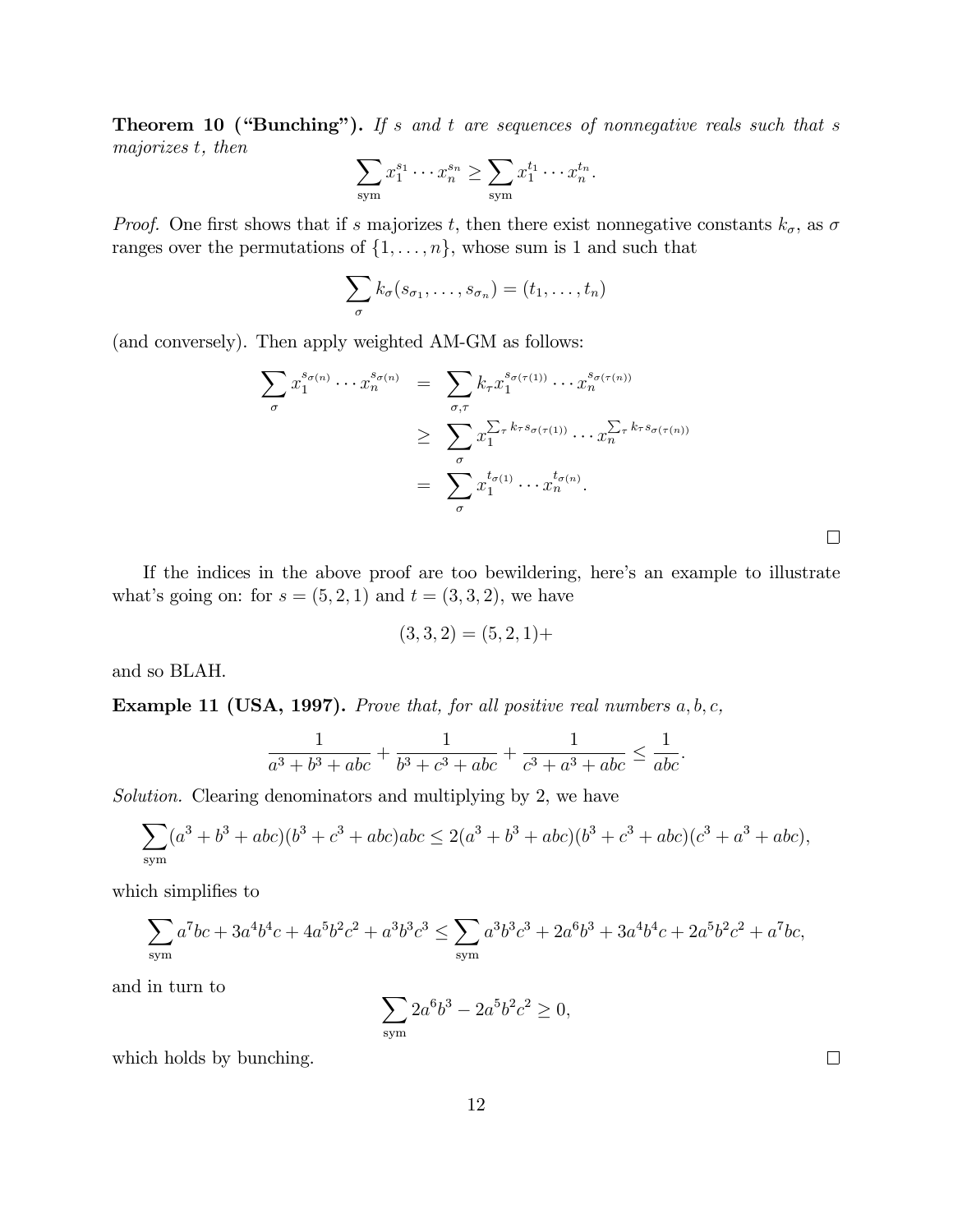In this case we were fortunate that after slogging through the algebra, the resulting symmetric polynomial inequality was quite straightforward. Alas, there are cases where bunching will not suffice, but for these we have the beautiful inequality of Schur.

Note the extra equality condition in Schur's inequality; this is a much stronger result than AM-GM, and so cannot follow from a direct AM-GM argument. In general, one can avoid false leads by remembering that all of the steps in the proof of a given inequality must have equality conditions at least as permissive as those of the desired result!

**Theorem 12 (Schur).** Let x, y, z be nonnegative real numbers. Then for any  $r > 0$ ,

$$
x^{r}(x - y)(x - z) + y^{r}(y - z)(y - x) + z^{r}(z - x)(z - y) \ge 0.
$$

Equality holds if and only if  $x = y = z$ , or if two of x, y, z are equal and the third is zero.

Proof. Since the inequality is symmetric in the three variables, we may assume without loss of generality that  $x \ge y \ge z$ . Then the given inequality may be rewritten as

$$
(x - y)[xr(x - z) - yr(y - z)] + zr(x - z)(y - z) \ge 0,
$$

and every term on the left-hand side is clearly nonnegative.

Keep an eye out for the trick we just used: creatively rearranging a polynomial into the sum of products of obviously nonnegative terms.

The most commonly used case of Schur's inequality is  $r = 1$ , which, depending on your notation, can be written

$$
3d_1^3 + d_3 \ge 4d_1d_2
$$
 or  $\sum_{sym} x^3 - 2x^2y + xyz \ge 0$ .

If Schur is invoked with no mention r, you should assume  $r = 1$ .

### Example 13. (Japan, 1997)

(Japan, 1997) Let  $a, b, c$  be positive real numbers, Prove that

$$
\frac{(b+c-a)^2}{(b+c)^2+a^2} + \frac{(c+a-b)^2}{(c+a)^2+b^2} + \frac{(a+b-c)^2}{(a+b)^2+c^2} \ge \frac{3}{5}.
$$

Solution. We first simplify slightly, and introduce symmetric sum notation:

$$
\sum_{\text{sym}} \frac{2ab + 2ac}{a^2 + b^2 + c^2 + 2bc} \le \frac{24}{5}.
$$

Writing  $s = a^2 + b^2 + c^2$ , and clearing denominators, this becomes

$$
5s^{2} \sum_{\text{sym}} ab + 10s \sum_{\text{sym}} a^{2}bc + 20 \sum_{\text{sym}} a^{3}b^{2}c \leq 6s^{3} + 6s^{2} \sum_{\text{sym}} ab + 12s \sum_{\text{sym}} a^{2}bc + 48a^{2}b^{2}c^{2}
$$

 $\Box$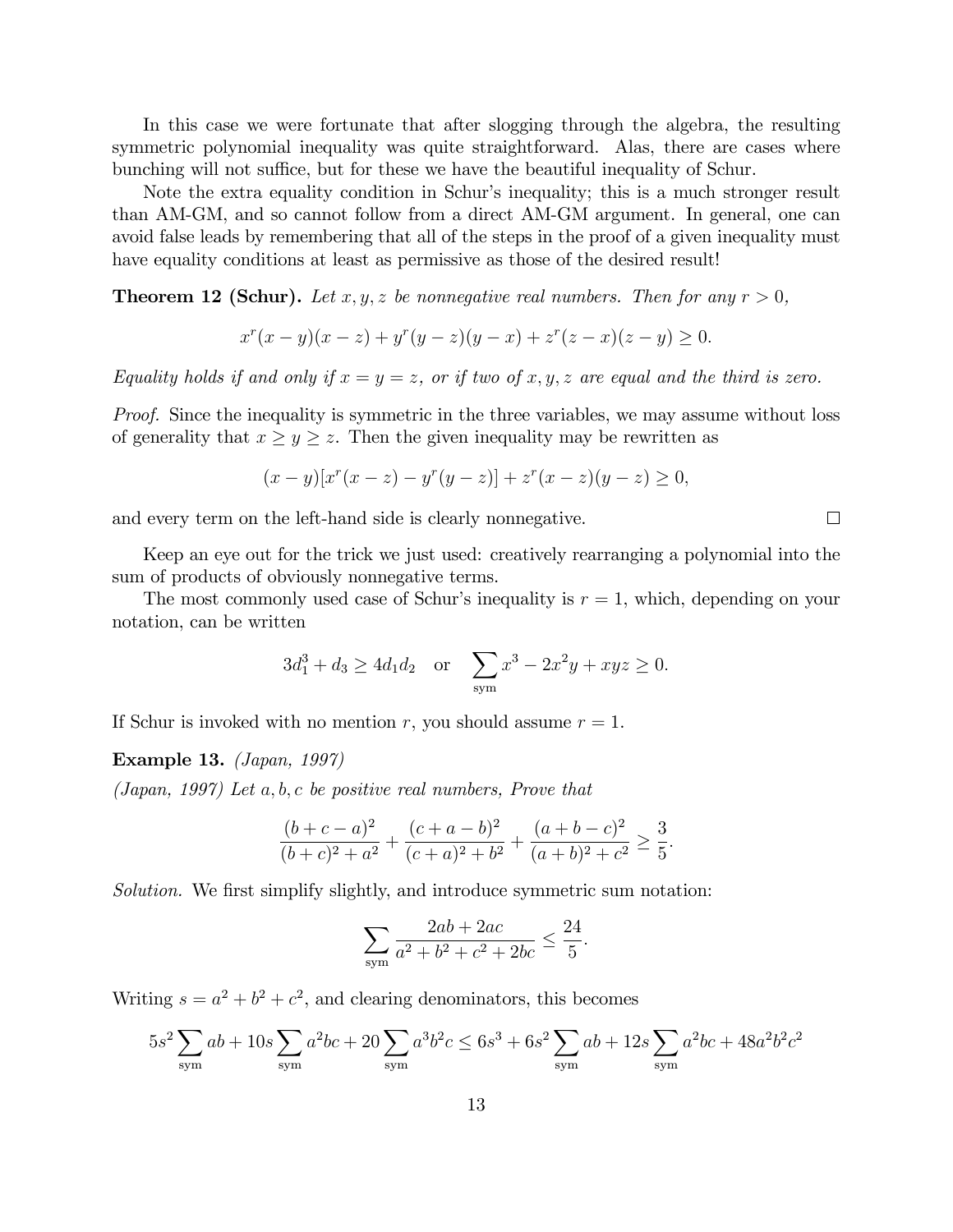which simplifies a bit to

$$
6s3 + s2 \sum_{\text{sym}} ab + 2s \sum_{\text{sym}} a2bc + 8 \sum_{\text{sym}} a2b2c2 \ge 10s \sum_{\text{sym}} a2bc + 20 \sum_{\text{sym}} a3b2c.
$$

Now we multiply out the powers of s:

$$
\sum_{\text{sym}} 3a^6 + 2a^5b - 2a^4b^2 + 3a^4bc + 2a^3b^3 - 12a^3b^2c + 4a^2b^2c^2 \ge 0.
$$

The trouble with proving this by AM-GM alone is the  $a^2b^2c^2$  with a *positive* coefficient, since it is the term with the most evenly distributed exponents. We save face using Schur's inequality (multiplied by 4abc:)

$$
\sum_{\text{sym}} 4a^4bc - 8a^3b^2c + 4a^2b^2c^2 \ge 0,
$$

which reduces our claim to

$$
\sum_{\text{sym}} 3a^6 + 2a^5b - 2a^4b^2 - a^4bc + 2a^3b^3 - 4a^3b^2c \ge 0.
$$

Fortunately, this is a sum of four expressions which are nonnegative by weighted AM-GM:

$$
0 \le 2 \sum_{\text{sym}} (2a^6 + b^6)/3 - a^4b^2
$$
  
\n
$$
0 \le \sum_{\text{sym}} (4a^6 + b^6 + c^6)/6 - a^4bc
$$
  
\n
$$
0 \le 2 \sum_{\text{sym}} (2a^3b^3 + c^3a^3)/3 - a^3b^2c
$$
  
\n
$$
0 \le 2 \sum_{\text{sym}} (2a^5b + a^5c + ab^5 + ac^5)/6 - a^3b^2c.
$$

Equality holds in each case of AM-GM, and in Schur, if and only if  $a = b = c$ .

 $\Box$ 

#### Problems for Section 2.2

- 1. Suppose r is an even integer. Show that Schur's inequality still holds when  $x, y, z$  are allowed to be arbitrary real numbers (not necessarily positive).
- 2. (Iran, 1996) Prove the following inequality for positive real numbers  $x, y, z$ :

$$
(xy + yz + zx) \left( \frac{1}{(x + y)^2} + \frac{1}{(y + z)^2} + \frac{1}{(z + x)^2} \right) \ge \frac{9}{4}.
$$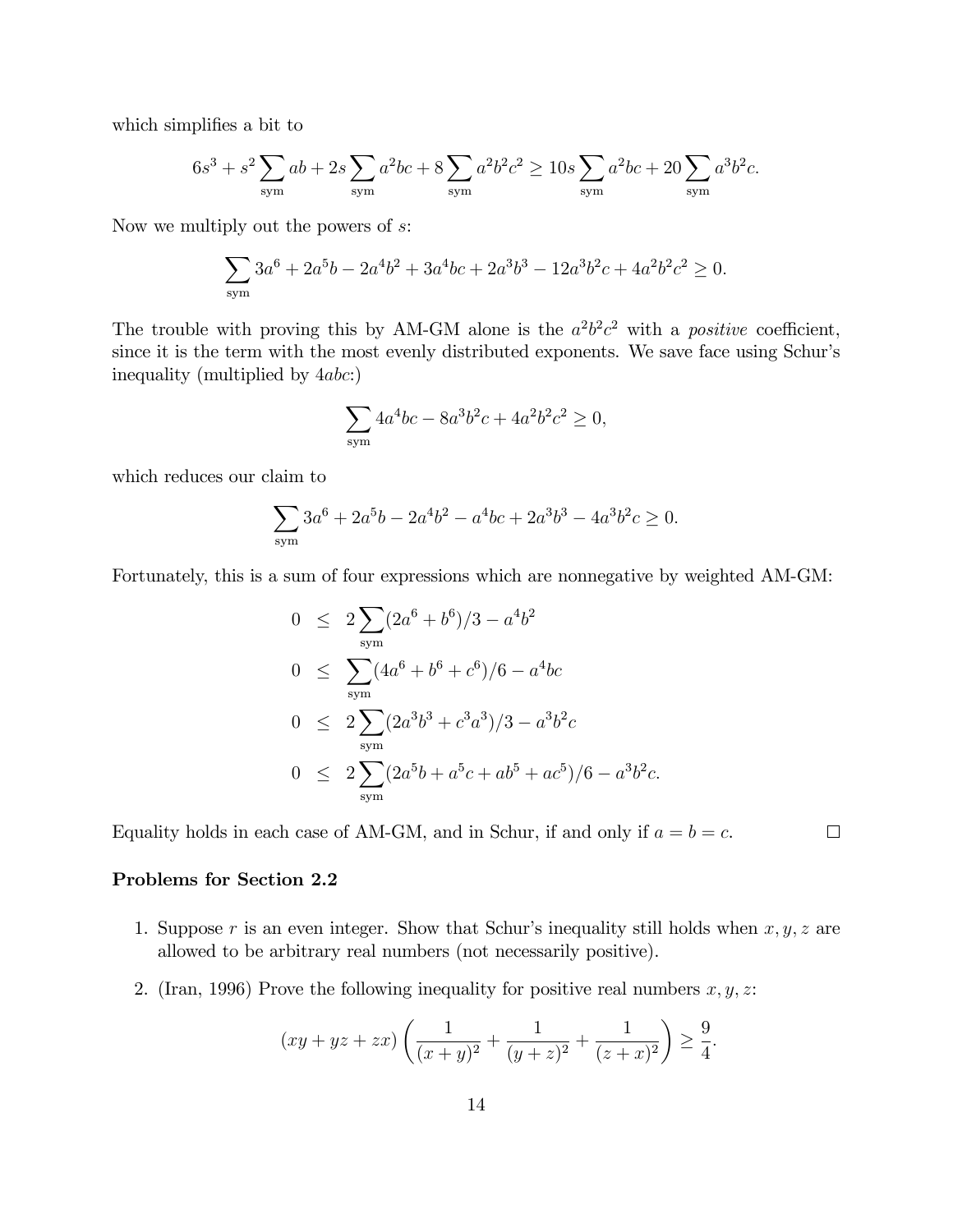- 3. The author's solution to the USAMO 1997 problem also uses bunching, but in a subtler way. Can you find it? (Hint: try replacing each summand on the left with one that factors.)
- 4. (MOP 1998)
- 5. Prove that for  $x, y, z > 0$ ,

$$
\frac{x}{(x+y)(x+z)} + \frac{y}{(y+z)(y+x)} + \frac{z}{(z+x)(z+y)} \le \frac{9}{4(x+y+z)}.
$$

## 2.3 Variations: inhomogeneity and constraints

One can complicate the picture from the previous section in two ways: one can make the polynomials inhomogeneous, or one can add additional constraints. In many cases, one can reduce to a homogeneous, unconstrained inequality by creative manipulations or substitutions; we illustrate this process here.

**Example 14 (IMO 1995/2).** Let a, b, c be positive real numbers such that abc = 1. Prove that

$$
\frac{1}{a^3(b+c)} + \frac{1}{b^3(c+a)} + \frac{1}{c^3(a+b)} \ge \frac{3}{2}.
$$

Solution. We eliminate both the nonhomogeneity and the constraint by instead proving that

$$
\frac{1}{a^3(b+c)} + \frac{1}{b^3(c+a)} + \frac{1}{c^3(a+b)} \ge \frac{3}{2(abc)^{4/3}}.
$$

This still doesn't look too appetizing; we'd prefer to have simpler denominators. So we make the additional substitution  $a = 1/x$ ,  $b = 1/y$ ,  $c = 1/z$ ,  $a = x/y$ ,  $b = y/z$ ,  $c = z/x$ , in which case the inequality becomes

$$
\frac{x^2}{y+z} + \frac{y^2}{z+x} + \frac{z^2}{x+y} \ge \frac{3}{2}(xyz)^{1/3}.
$$
 (2.1)

Now we may follow the paradigm: multiply out and bunch. We leave the details to the reader. (We will revisit this inequality several times later.)  $\Box$ 

On the other hand, sometimes more complicated maneuvers are required, as in this offbeat example.

**Example 15 (Vietnam, 1996).** Let  $a, b, c, d$  be four nonnegative real numbers satisfying the conditions

$$
2(ab + ac + ad + bc + bd + cd) + abc + abd + acd + bcd = 16.
$$

Prove that

$$
a + b + c + d \ge \frac{2}{3}(ab + ac + ad + bc + bd + cd)
$$

and determine when equality holds.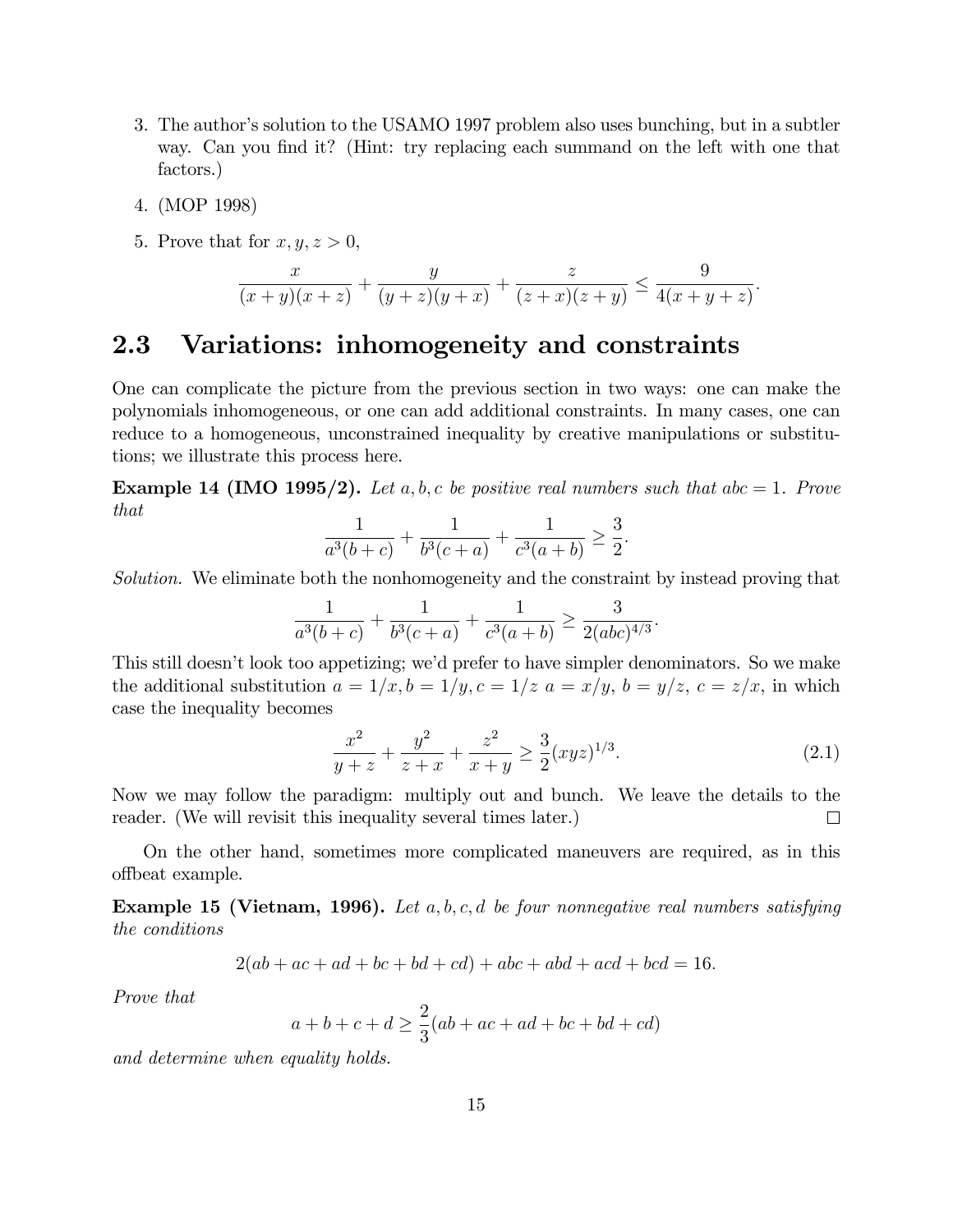Solution (by Sasha Schwartz). Adopting the notation from the previous section, we want to show that

$$
3d_2 + d_3 = 4 \implies d_1 \ge d_2.
$$

Assume on the contrary that we have  $3d_2 + d_3 = 4$  but  $d_1 < d_2$ . By Schur's inequality plus Theorem 9, we have

$$
3d_1^3 + d_3 \ge 4d_1d_2.
$$

Substituting  $d_3 = 4 - 3d_2$  gives

$$
3d_1^3 + 4 \ge (4d_1 + 3)d_2 > 4d_1^2 + 3d_1,
$$

which when we collect and factor implies  $(3d_1 - 4)(d_1^2 - 1) > 0$ . However, on one hand  $3d_1 - 4 < 3d_2 - 4 = -d_3 < 0$ ; on the other hand, by Maclaurin's inequality  $d_1^2 \ge d_2 > d_1$ , so  $d_1 > 1$ . Thus  $(3d_1 - 4)(d_1^2 - 1)$  is negative, a contradiction. As for equality, we see it implies  $(3d_1 - 4)(d_1^2 - 1) = 0$  as well as equality in Maclaurin and Schur, so  $d_1 = d_2 = d_3 = 1$ .

### Problems for Section 2.3

- 1. (IMO 1984/1) Prove that  $0 \leq yz + zx + xy 2xyz \leq 7/27$ , where x, y and z are non-negative real numbers for which  $x + y + z = 1$ .
- 2. (Ireland, 1998) Let a, b, c be positive real numbers such that  $a + b + c \ge abc$ . Prove that  $a^2 + b^2 + c^2 \ge abc$ . (In fact, the right hand side can be improved to  $\sqrt{3}abc$ .)
- 3. (Bulgaria, 1998) Let a, b, c be positive real numbers such that  $abc = 1$ . Prove that

$$
\frac{1}{1+a+b} + \frac{1}{1+b+c} + \frac{1}{1+c+a} \le \frac{1}{2+a} + \frac{1}{2+b} + \frac{1}{2+c}.
$$

## 2.4 Substitutions, algebraic and trigonometric

Sometimes a problem can be simplified by making a suitable substition. In particular, this technique can often be used to simplify unwieldy constraints.

One particular substitution occurs frequently in problems of geometric origin. The condition that the numbers  $a, b, c$  are the sides of a triangle is equivalent to the constraints

$$
a+b>c, \quad b+c>a, \quad c+a>b
$$

coming from the triangle inequality. If we let  $x = (b + c - a)/2, y = (c + a - b)/2, z =$  $(a+b-c)/2$ , then the constraints become  $x, y, z > 0$ , and the original variables are also easy to express:

$$
a = y + z, \quad b = z + x, \quad c = x + y.
$$

A more exotic substitution can be used when the constraint  $a+b+c = abc$  is given. Put

$$
\alpha = \arctan a, \quad \beta = \arctan b, \quad \gamma = \arctan c;
$$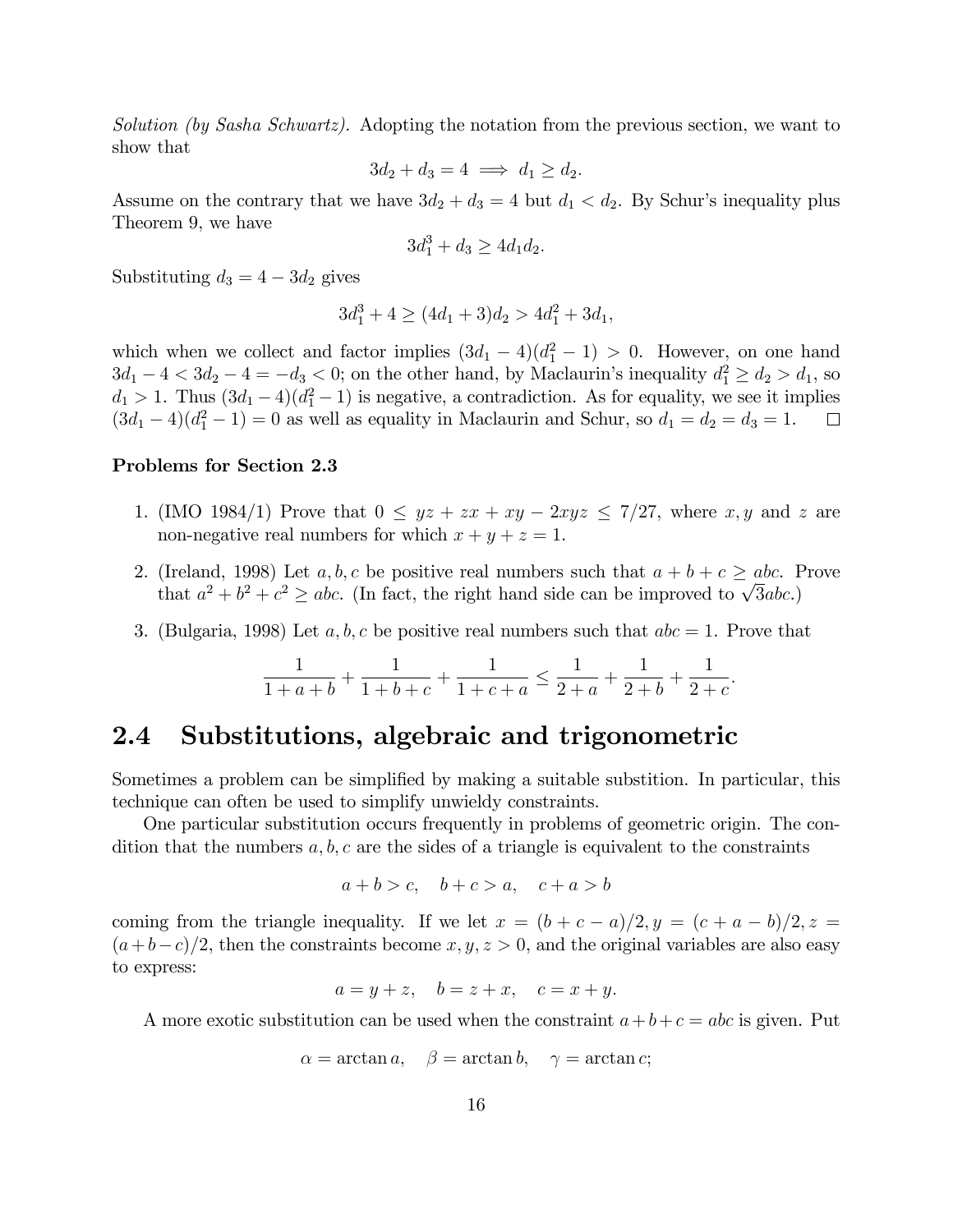then  $\alpha + \beta + \gamma$  is a multiple of  $\pi$ . (If a, b, c are positive, one can also write them as the cotangents of three angles summing to  $\pi/2$ .)

### Problems for Section 2.4

1. (IMO 1983/6) Let  $a, b, c$  be the lengths of the sides of a triangle. Prove that

$$
a^{2}b(a - b) + b^{2}c(b - c) + c^{2}a(c - a) \ge 0,
$$

and determine when equality occurs.

2. (Asian Pacific, 1996) Let  $a, b, c$  be the lengths of the sides of a triangle. Prove that

$$
\sqrt{a+b-c} + \sqrt{b+c-a} + \sqrt{c+a-b} \le \sqrt{a} + \sqrt{b} + \sqrt{c}.
$$

3. (MOP, 1999) Let  $a, b, c$  be lengths of the the sides of a triangle. Prove that

$$
a^3 + b^3 + c^3 - 3abc \ge 2 \max\{|a - b|^3, |b - c|^3, |c - a|^3\}.
$$

4. (Arbelos) Prove that if  $a, b, c$  are the sides of a triangle and

$$
2(ab^2 + bc^2 + ca^2) = a^2b + b^2c + c^2a + 3abc,
$$

then the triangle is equilateral.

5. (Korea, 1998) For positive real numbers  $a, b, c$  with  $a + b + c = abc$ , show that

$$
\frac{1}{\sqrt{1+a^2}} + \frac{1}{\sqrt{1+b^2}} + \frac{1}{\sqrt{1+c^2}} \le \frac{3}{2},
$$

and determine when equality occurs. (Try proving this by dehomogenizing and you'll appreciate the value of the trig substitution!)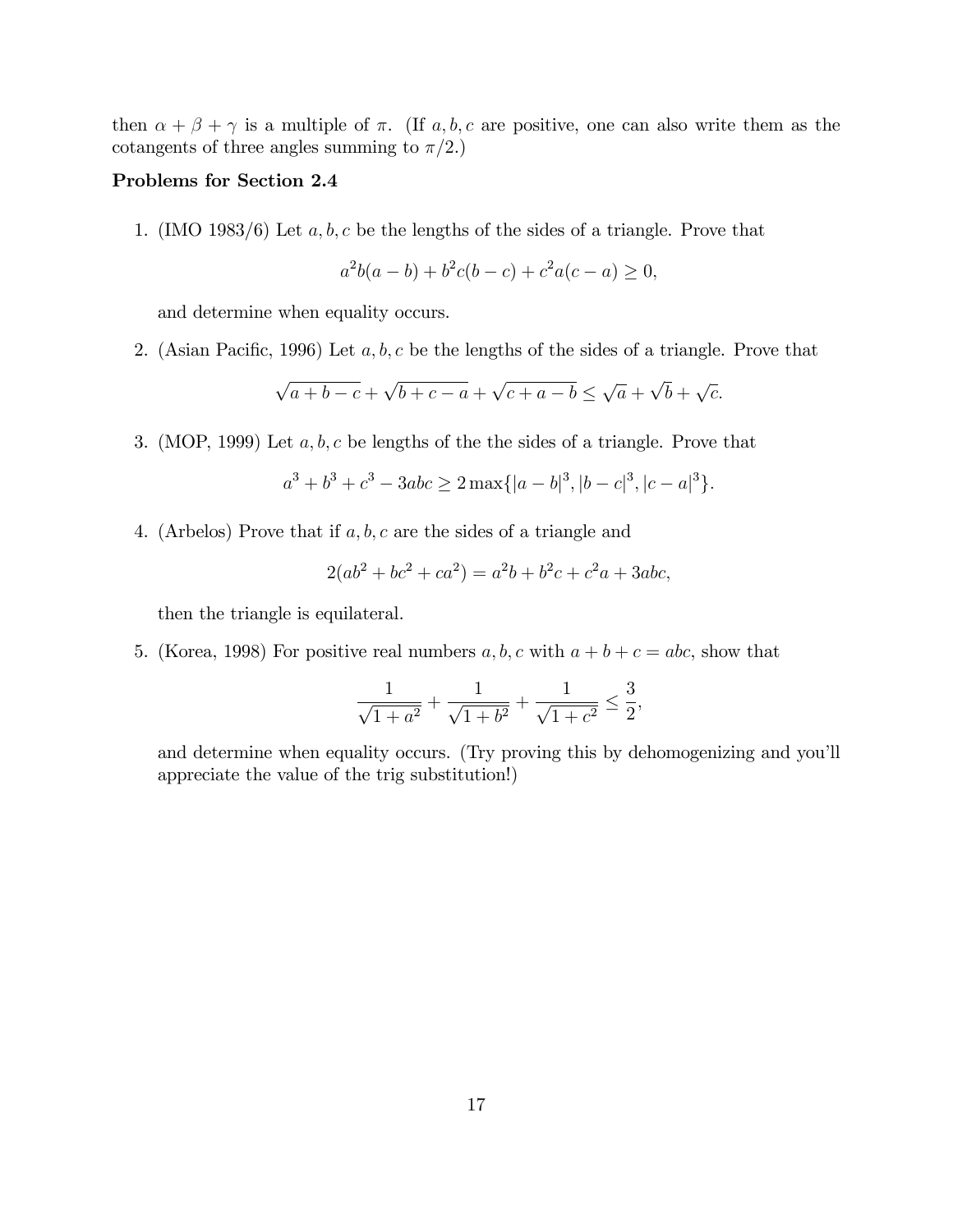# Chapter 3

# The toolbox

In principle, just about any inequality can be reduced to the basic principles we have outlined so far. This proves to be fairly inefficient in practice, since once spends a lot of time repeating the same reduction arguments. More convenient is to invoke as necessary some of the famous classical inequalities described in this chapter.

We only barely scratch the surface here of the known body of inequalities; already [2] provides further examples, and [1] more still.

## 3.1 Power means

The power means constitute a simultaneous generalization of the arithmetic and geometric means; the basic inequality governing them leads to a raft of new statements, and exposes a symmetry in the AM-GM inequality that would not otherwise be evident.

For any real number  $r \neq 0$ , and any positive reals  $x_1, \ldots, x_n$ , we define the r-th power mean of the  $x_i$  as

$$
M^{r}(x_1,\ldots,x_n)=\left(\frac{x_1^{r}+\cdots+x_n^{r}}{n}\right)^{1/r}.
$$

More generally, if  $w_1, \ldots, w_n$  are positive real numbers adding up to 1, we may define the weighted r-th power mean

$$
M_w^r(x_1,\ldots,x_n)=(w_1x_1^r+\cdots+w_nx_n^r)^{1/r}.
$$

Clearly this quantity is continuous as a function of  $r$  (keeping the  $x_i$  fixed), so it makes sense to define  $M^0$  as

$$
\lim_{r \to 0} M_w^r = \lim_{r \to 0} \left( \frac{1}{r} \exp \log(w_1 x_1^r + \dots + w_n x_n^r) \right)
$$

$$
= \exp \left. \frac{d}{dr} \right|_{r=0} \log(w_1 x_1^r + \dots + w_n x_n^r)
$$

$$
= \exp \frac{w_1 \log x_1 + \dots + w_n \log x_n}{w_1 + \dots + w_n} = x_1^{w_1} \dots x_n^{w_n}
$$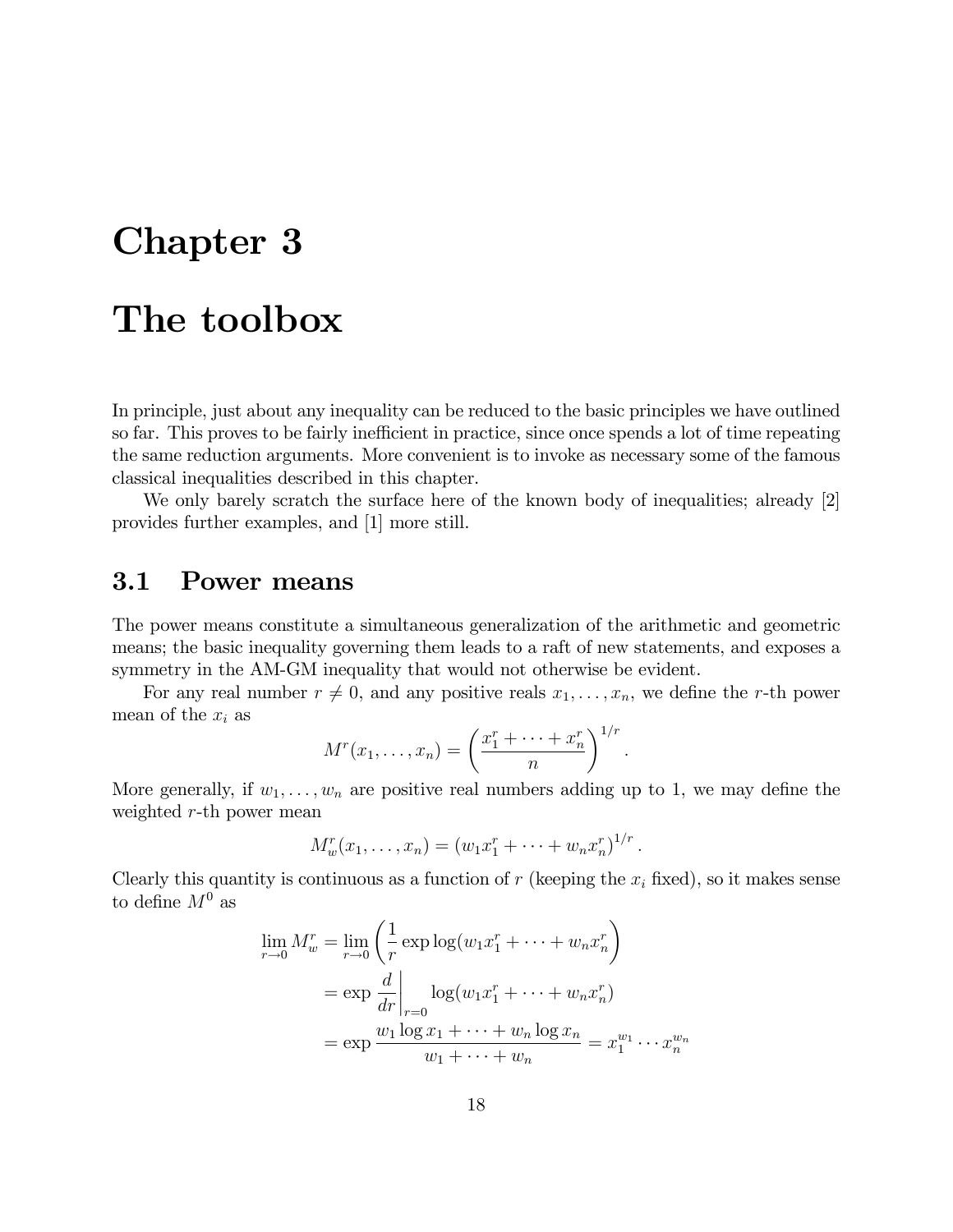or none other than the weighted geometric mean of the  $x_i$ .

### Theorem 16 (Power mean inequality). If  $r > s$ , then

$$
M_w^r(x_1,\ldots,x_n)\geq M_w^s(x_1,\ldots,x_n)
$$

with equality if and only if  $x_1 = \cdots = x_n$ .

*Proof.* Everything will follow from the convexity of the function  $f(x) = x^r$  for  $r \ge 1$  (its second derivative is  $r(r-1)x^{r-2}$ , but we have to be a bit careful with signs. Also, we'll assume neither  $r$  nor  $s$  is nonzero, as these cases can be deduced by taking limits.

First suppose  $r > s > 0$ . Then Jensen's inequality for the convex function  $f(x) = x^{r/s}$ applied to  $x_1^s, \ldots, x_n^s$  gives

$$
w_1 x_1^r + \dots + w_n x_n^r \ge (w_1 x_1^s + \dots + w_n x_n^s)^{r/s}
$$

and taking the  $1/r$ -th power of both sides yields the desired inequality.

Now suppose  $0 > r > s$ . Then  $f(x) = x^{r/s}$  is concave, so Jensen's inequality is reversed; however, taking  $1/r$ -th powers reverses the inequality again.

Finally, in the case  $r > 0 > s$ ,  $f(x) = x^{r/s}$  is again convex, and taking  $1/r$ -th powers preserves the inequality. (Or this case can be deduced from the previous ones by comparing both power means to the geometric mean.)  $\Box$ 

Several of the power means have specific names. Of course  $r = 1$  yields the arithmetic mean, and we defined  $r = 0$  as the geometric mean. The case  $r = -1$  is known as the harmonic mean, and the case  $r = 2$  as the quadratic mean or root mean square.

### Problems for Section 3.1

1. (Russia, 1995) Prove that for  $x, y > 0$ ,

$$
\frac{x}{x^4 + y^2} + \frac{y}{y^4 + x^2} \le \frac{1}{xy}.
$$

2. (Romania, 1996) Let  $x_1, \ldots, x_{n+1}$  be positive real numbers such that  $x_1 + \cdots + x_n =$  $x_{n+1}$ . Prove that

$$
\sum_{i=1}^{n} \sqrt{x_i (x_{n+1} - x_i)} \le \sqrt{\sum_{i=1}^{n} x_{n+1} (x_{n+1} - x_i)}.
$$

3. (Poland, 1995) For a fixed integer  $n \geq 1$  compute the minimum value of the sum

$$
x_1 + \frac{x_2^2}{2} + \dots + \frac{x_n^n}{n}
$$

given that  $x_1, \ldots, x_n$  are positive numbers subject to the condition

$$
\frac{1}{x_1} + \dots + \frac{1}{x_n} = n.
$$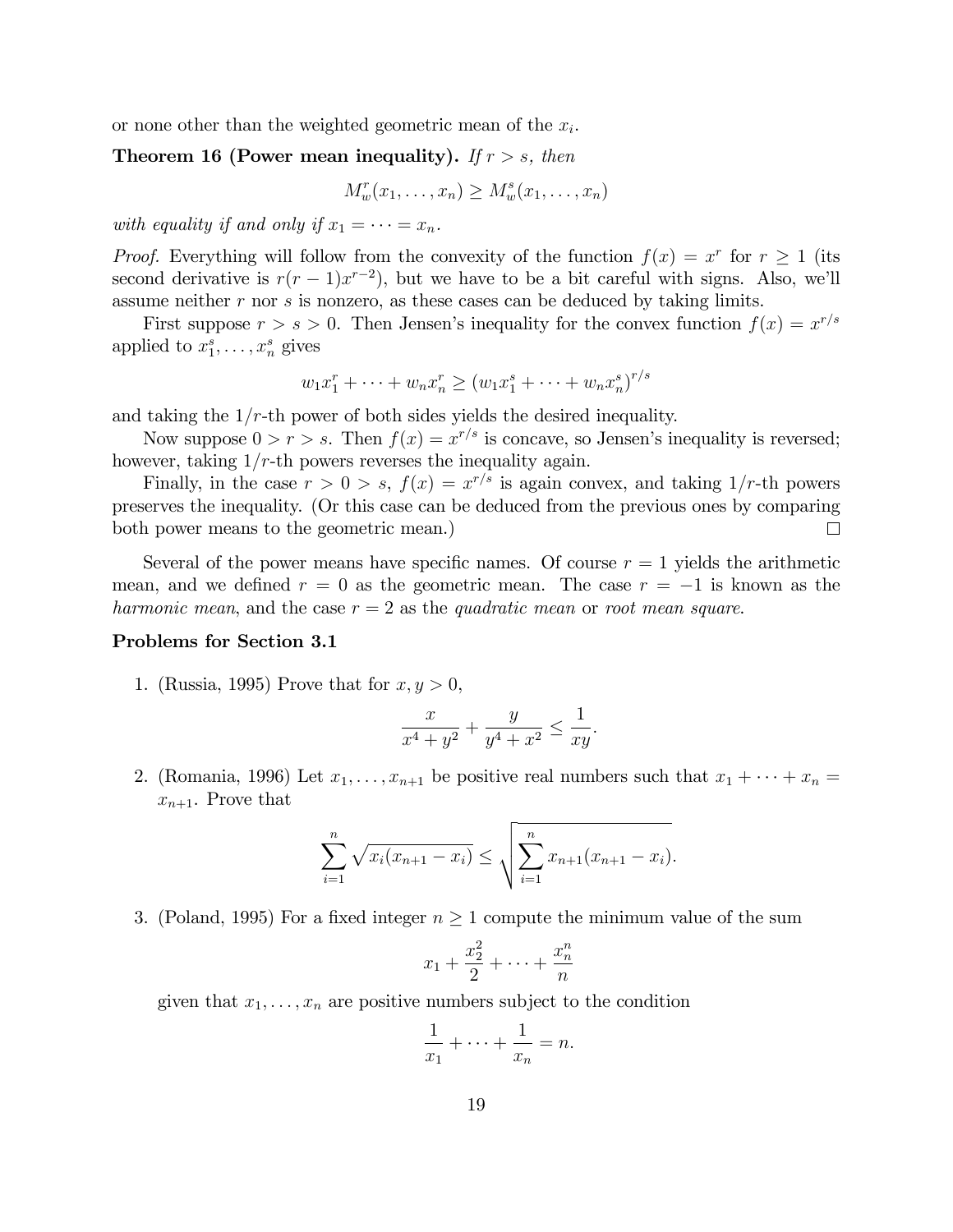4. Let  $a, b, c, d \geq 0$ . Prove that

$$
\frac{1}{a} + \frac{1}{b} + \frac{4}{c} + \frac{16}{d} \ge \frac{64}{a + b + c + d}.
$$

5. Extend the Rado/Popoviciu inequalities to power means by proving that

$$
\frac{M_w^r(x_1,\ldots,x_n)^k - M_w^s(x_1,\ldots,x_n)^k}{w_n} \ge \frac{M_{w'}^r(x_1,\ldots,x_{n-1})^k - M_{w'}^s(x_1,\ldots,x_{n-1})^k}{w'_{n-1}}
$$

whenever  $r \geq k \geq s$ . Here the weight vector  $w' = (w'_1, \ldots, w'_{n-1})$  is given by  $w'_i =$  $w_i/(w_1 + \cdots + w_{n-1})$ . (Hint: the general result can be easily deduced from the cases  $k=r, s.$ 

6. Prove the following "converse" to the power mean inequality: if  $r > s > 0$ , then

$$
\left(\sum_{i} x_i^r\right)^{1/r} \le \left(\sum_{i} x_i^s\right)^{1/s}.
$$

## 3.2 Cauchy-Schwarz, Hölder and Minkowski inequalities

This section consists of three progressively stronger inequalities, beginning with the simple but versatile Cauchy-Schwarz inequality.

**Theorem 17 (Cauchy-Schwarz).** For any real numbers  $a_1, \ldots, a_n, b_1, \ldots, b_n$ ,

$$
(a_1^2 + \dots + a_n^2)(b_1^2 + \dots + b_n^2) \ge (a_1b_1 + \dots + a_nb_n)^2,
$$

with equality if the two sequences are proportional.

*Proof.* The difference between the two sides is

$$
\sum_{i
$$

and so is nonnegative, with equality iff  $a_i b_j = a_j b_i$  for all i, j.

The "sum of squares" trick used here is an important one; look for other opportunities to use it. A clever example of the use of Cauchy-Schwarz is the proposer's solution of Example 14, in which the  $xyz$ -form of the desired equation is deduced as follows: start with the inequality

$$
\left(\frac{x^2}{y+z} + \frac{y^2}{z+x} + \frac{z^2}{x+y}\right) \left( (y+z) + (z+x) + (x+y) \right) \ge (x+y+z)^2
$$

which follows from Cauchy-Schwarz, cancel  $x + y + z$  from both sides, then apply AM-GM to replace  $x + y + z$  on the right side with  $3(xyz)^{1/3}$ .

A more flexible variant of Cauchy-Schwarz is the following.

 $\Box$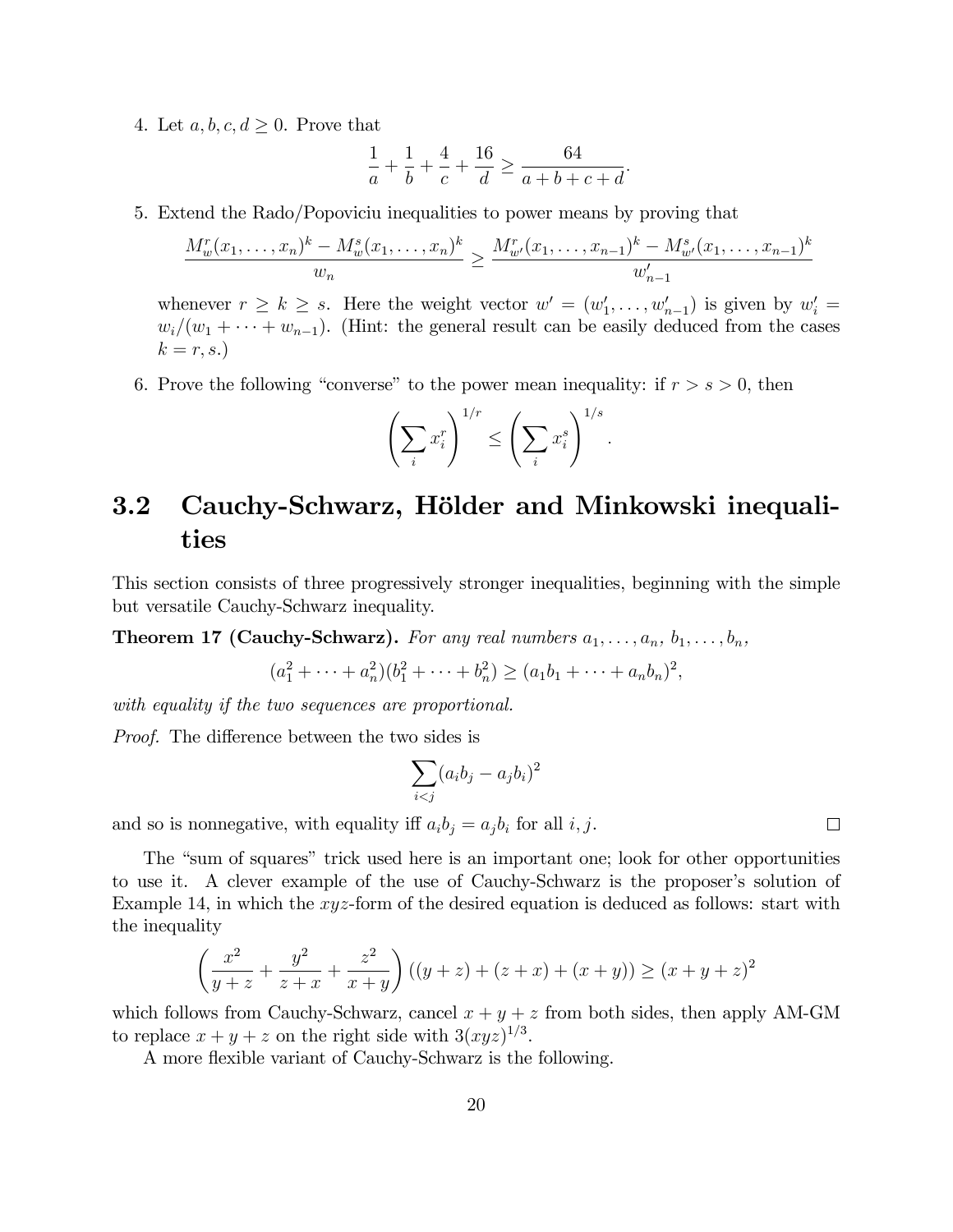**Theorem 18 (Hölder).** Let  $w_1, \ldots, w_n$  be positive real numbers whose sum is 1. For any positive real numbers  $a_{ij}$ ,

$$
\prod_{i=1}^{n} \left( \sum_{j=1}^{m} a_{ij} \right)^{w_i} \ge \sum_{j=1}^{m} \prod_{i=1}^{n} a_{ij}^{w_i}.
$$

*Proof.* By induction, it suffices to do the case  $n = 2$ , in which case we'll write  $w_1 = 1/p$  and  $w_2 = 1/q$ . Also without loss of generality, we may rescale the  $a_{ij}$  so that  $\sum_{j=1}^{m} a_{ij} = 1$  for  $i = 1, 2$ . In this case, we need to prove

$$
1 \ge \sum_{j=1}^m a_{1j}^{1/p} a_{2j}^{1/q}.
$$

On the other hand, by weighted AM-GM,

$$
\frac{a_{1j}}{p} + \frac{a_{2j}}{q} \ge a_{1j}^{1/p} a_{2j}^{1/q}
$$

and the sum of the left side over j is  $1/p + 1/q = 1$ , so the proof is complete. (The special case of weighted AM-GM we just used is sometimes called Young's inequality.)  $\Box$ 

Cauchy-Schwarz admits a geometric interpretation, as the triangle inequality for vectors in n-dimensional Euclidean space:

$$
\sqrt{x_1^2 + \dots + x_n^2} + \sqrt{y_1^2 + \dots + y_n^2} \ge \sqrt{(x_1 + y_1)^2 + \dots + (x_n + y_n)^2}.
$$

One can use this interpretation to prove Cauchy-Schwarz by reducing it to the case in two variables, since two nonparallel vectors span a plane. Instead, we take this as a starting point for our next generalization of Cauchy-Schwarz (which will be the case  $r = 2$ ,  $s = 1$  of Minkowski's inequality).

**Theorem 19 (Minkowski).** Let  $r > s$  be nonzero real numbers. Then for any positive real numbers  $a_{ij}$ ,

$$
\left(\sum_{j=1}^m \left(\sum_{i=1}^n a_{ij}^r\right)^{s/r}\right)^{1/s} \ge \left(\sum_{i=1}^n \left(\sum_{j=1}^m a_{ij}^s\right)^{r/s}\right)^{1/r}.
$$

Minkowskiís theorem may be interpreted as a comparison between taking the r-th power mean of each row of a matrix, then taking the s-th power mean of the results, versus taking the s-th power mean of each column, then taking the r-th power mean of the result. If  $r > s$ , the former result is larger, which should not be surprising since there we only use the smaller s-th power mean operation once.

This interpretation also tells us what Minkowski's theorem should say in case one of  $r, s$ is zero. The result is none other than Hölder's inequality!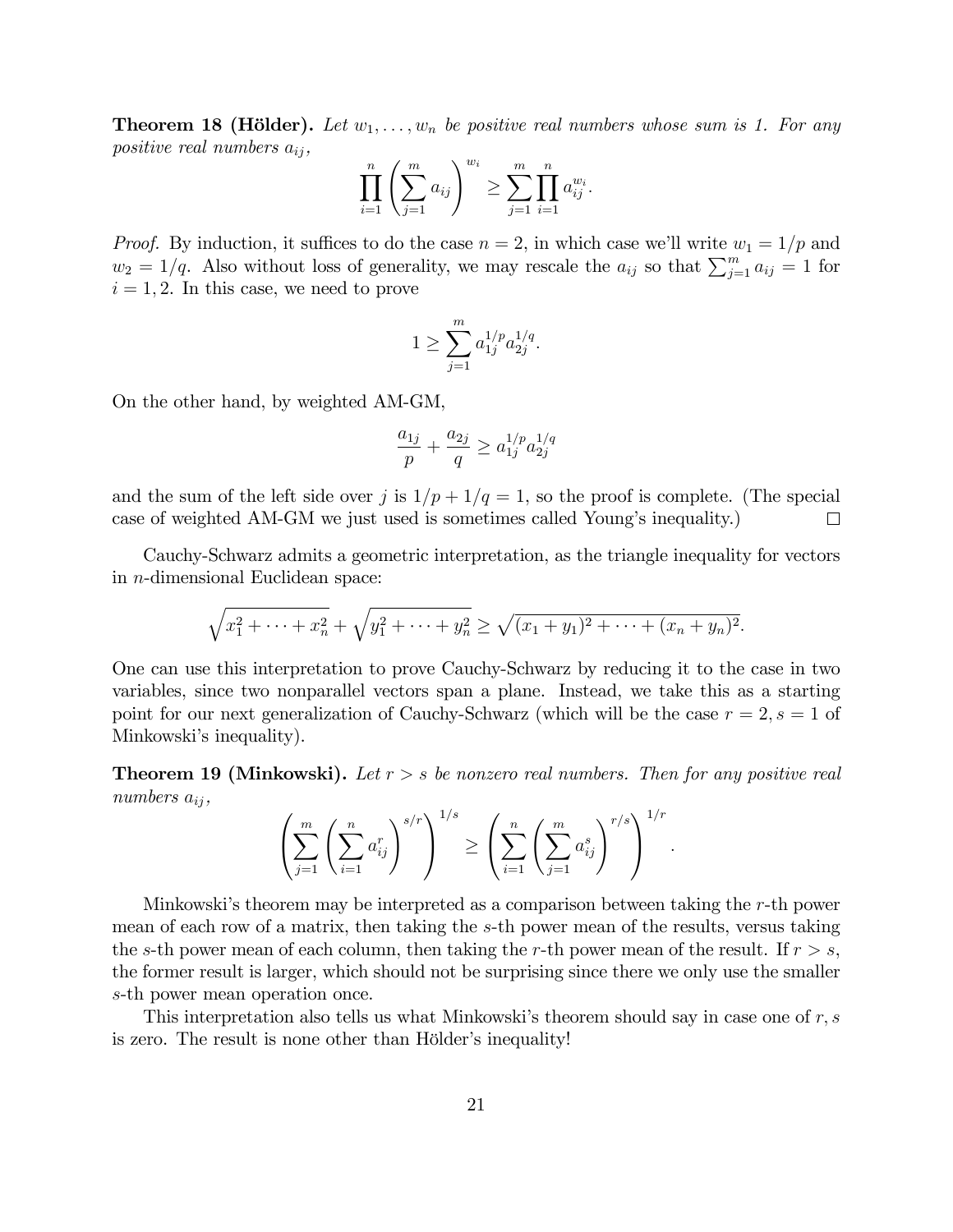*Proof.* First suppose  $r > s > 0$ . Write L and R for the left and right sides, respectively, and for convenience, write  $t_i = \sum_{j=1}^m a_{ij}^s$ . Then

$$
R^{r} = \sum_{i=1}^{n} t_{i}^{r/s} = \sum_{i=1}^{n} t_{i} t_{i}^{r/s-1}
$$
  
= 
$$
\sum_{j=1}^{m} \left( \sum_{i=1}^{n} a_{ij}^{s} t_{i}^{r/s-1} \right)
$$
  

$$
\leq \sum_{j=1}^{m} \left( \sum_{i=1}^{n} a_{ij}^{r} \right)^{s/r} \left( \sum_{i=1}^{n} t_{i}^{r/s} \right)^{1-s/r} = L^{s} R^{r-s},
$$

where the one inequality is a  $(\text{term-by-term})$  invocation of Hölder.

Next suppose  $r > 0 > s$ . Then the above proof carries through provided we can prove a certain variation of Hölder's inequality with the direction reversed. We have left this to you (Problem 3.2.2).

Finally suppose  $0 > r > s$ . Then replacing  $a_{ij}$  by  $1/a_{ij}$  for all  $i, j$  turns the desired inequality into another instance of Minkowski, with r and s replaced by  $-s$  and  $-r$ . This instance follows from what we proved above. instance follows from what we proved above.

### Problems for Section 3.2

1. (Iran, 1998) Let x, y, z be real numbers not less than 1, such that  $1/x + 1/y + 1/z = 2$ . Prove that

$$
\sqrt{x+y+z} \ge \sqrt{x-1} + \sqrt{y-1} + \sqrt{z-1}.
$$

2. Complete the proof of Minkowski's inequality by proving that if  $k < 0$  and  $a_1, \ldots, a_n$ ,  $b_1, \ldots, b_n > 0$ , then

$$
a_1^k b_1^{1-k} + \cdots + a_n^k b_n^{1-k} \ge (a_1 + \cdots + a_n)^k (b_1 + \cdots + b_n)^{1-k}.
$$

(Hint: reduce to Hölder.)

- 3. Formulate a weighted version of Minkowski's inequality, with one weight corresponding to each  $a_{ij}$ . Then show that this apparently stronger result follows from Theorem 19!
- 4. (Titu Andreescu) Let  $P$  be a polynomial with positive coefficients. Prove that if

$$
P\left(\frac{1}{x}\right) \ge \frac{1}{P(x)}
$$

holds for  $x = 1$ , then it holds for every  $x > 0$ .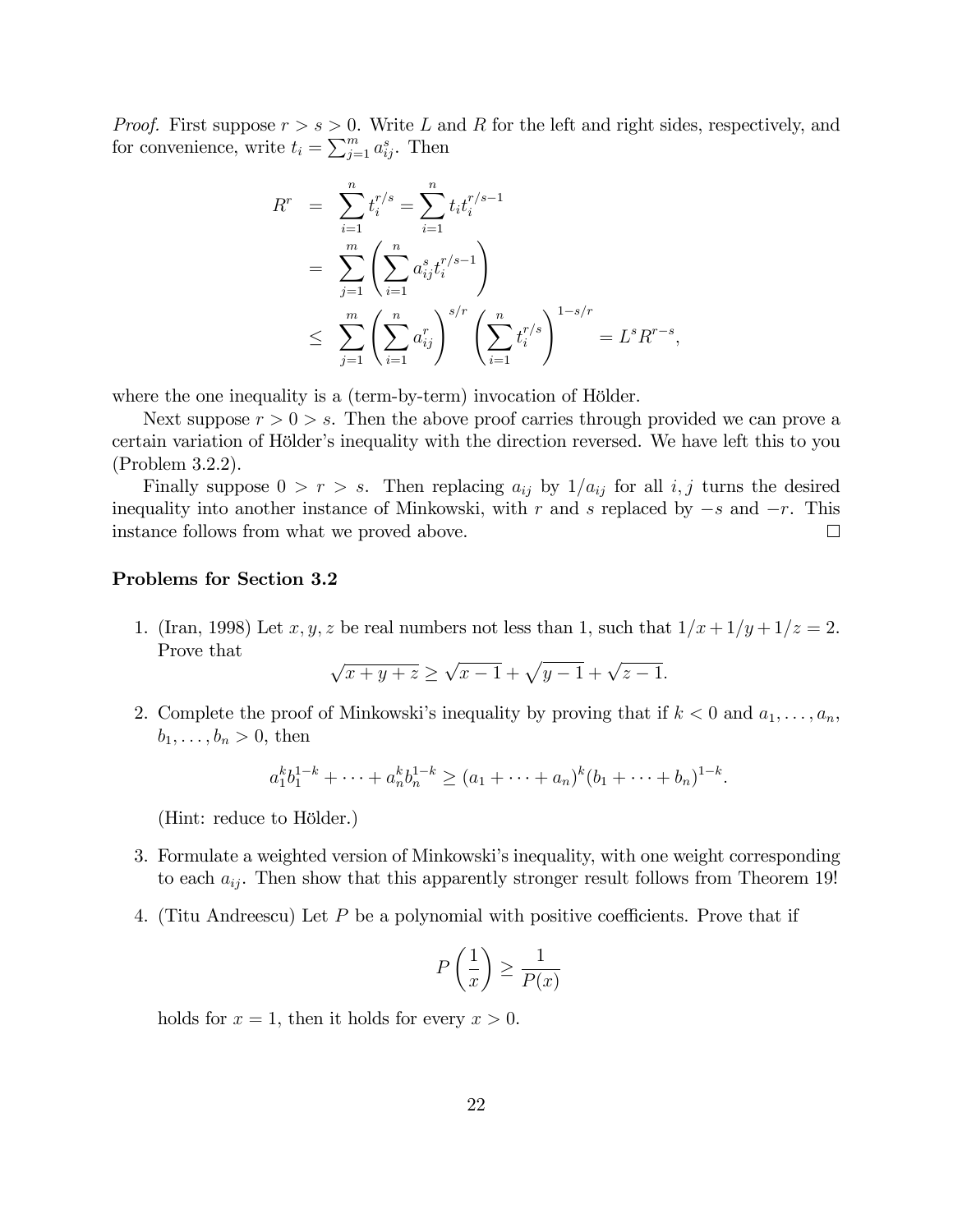5. Prove that for  $w, x, y, z \geq 0$ ,

 $w^{6}x^{3} + x^{6}y^{3} + y^{6}z^{3} + z^{6}x^{3} \geq w^{2}x^{5}y^{2} + x^{2}y^{5}z^{2} + y^{2}z^{5}w^{2} + z^{2}x^{5}y^{2}.$ 

(This can be done either with Hölder or with weighted AM-GM; try it both ways.)

6. (China) Let  $r_i, s_i, t_i, u_i, v_i$  be real numbers not less than 1, for  $i = 1, 2, \ldots, n$ , and let  $R, S, T, U, V$  be the respective arithmetic means of the  $r_i, s_i, t_i, u_i, v_i$ . Prove that

$$
\prod_{i=1}^n \frac{r_i s_i t_i u_i v_i + 1}{r_i s_i t_i u_i v_i - 1} \leq \left(\frac{RSTUV + 1}{RSTUV - 1}\right)^n.
$$

(Hint: use Hölder and the concavity of  $f(x) = (x^5 - 1)/(x^5 + 1)$ .

7. (IMO 1992/5) Let S be a finite set of points in three-dimensional space. Let  $S_x, S_y, S_z$ be the orthogonal projections of S onto the  $yz$ ,  $zx$ ,  $xy$  planes, respectively. Show that

$$
|S|^2 \leq |S_x||S_y||S_z|.
$$

(Hint: Use Cauchy-Schwarz to prove the inequality

$$
\left(\sum_{i,j,k} a_{ij} b_{jk} c_{ki}\right)^2 \le \sum_{i,j} a_{ij}^2 \sum_{j,k} b_{jk}^2 \sum_{k,i} c_{ki}^2.
$$

Then apply this with each variable set to 0 or 1.)

## 3.3 Rearrangement, Chebyshev and "arrange in order"

Our next theorem is in fact a triviality that every businessman knows: you make more money by selling most of your goods at a high price and a few at a low price than vice versa. Nonetheless it can be useful! (In fact, an equivalent form of this theorem was on the 1975 IMO.)

**Theorem 20 (Rearrangement).** Given two increasing sequences  $x_1, \ldots, x_n$  and  $y_1, \ldots, y_n$ of real numbers, the sum

$$
\sum_{i=1}^n x_i y_{\sigma(i)},
$$

for  $\sigma$  a permutation of  $\{1,\ldots,n\}$ , is maximized when  $\sigma$  is the identity permutation and minimized when  $\sigma$  is the reversing permutation.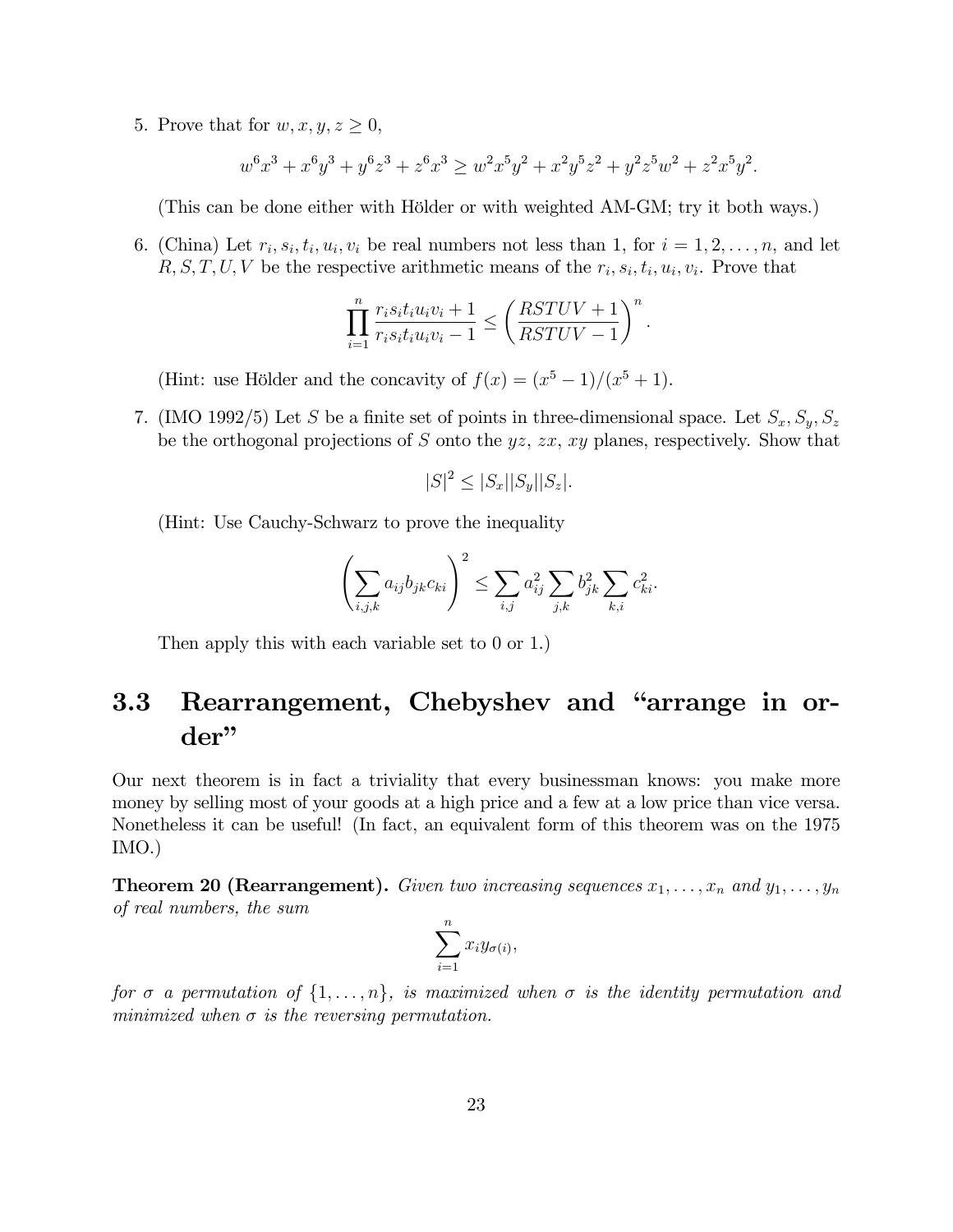*Proof.* For  $n = 2$ , the inequality  $ac + bd \ge ad + bc$  is equivalent, after collecting terms and factoring, to  $(a-b)(c-d) \geq 0$ , and so holds when  $a \geq b$  and  $c \geq d$ . We leave it to the reader to deduce the general case from this by successively swapping pairs of the  $y_i$ .

Another way to state this argument involves "partial summation" (which the calculusequipped reader will recognize as analogous to doing integration by parts). Let  $s_i = y_{\sigma(i)} +$  $\cdots + y_{\sigma(n)}$  for  $i = 1, \ldots, n$ , and write

$$
\sum_{i=1}^{n} x_i y_{\sigma(i)} = x_1 s_1 + \sum_{j=2}^{n} (x_j - x_{j-1}) s_j.
$$

The desired result follows from this expression and the inequalities

$$
x_1 + \dots + x_{n-j+1} \le s_j \le x_j + \dots + x_n,
$$

in which the left equality holds for  $\sigma$  equal to the reversing permutation and the right equality holds for  $\sigma$  equal to the identity permutation.  $\Box$ 

One important consequence of rearrangement is Chebyshev's inequality.

**Theorem 21 (Chebyshev).** Let  $x_1, \ldots, x_n$  and  $y_1, \ldots, y_n$  be two sequences of real numbers, at least one of which consists entirely of positive numbers. Assume that  $x_1 < \cdots < x_n$  and  $y_1 < \cdots < y_n$ . Then

$$
\frac{x_1 + \dots + x_n}{n} \cdot \frac{y_1 + \dots + y_n}{n} \le \frac{x_1 y_1 + \dots + x_n y_n}{n}.
$$

If instead we assume  $x_1 > \cdots > x_n$  and  $y_1 < \cdots < y_n$ , the inequality is reversed.

*Proof.* Apply rearrangement to  $x_1, x_2, \ldots, x_n$  and  $y_1, \ldots, y_n$ , but repeating each number n times.  $\Box$ 

The great power of Chebyshev's inequality is its ability to split a sum of complicated terms into two simpler sums. We illustrate this ability with yet another solution to IMO 1995/5. Recall that we need to prove

$$
\frac{x^2}{y+z} + \frac{y^2}{z+x} + \frac{z^2}{x+y} \ge \frac{x+y+z}{2}.
$$

Without loss of generality, we may assume  $x \le y \le z$ , in which case  $1/(y + z) \le 1/(z + x) \le$  $1/(x + y)$ . Thus we may apply Chebyshev to deduce

$$
\frac{x^2}{y+z} + \frac{y^2}{z+x} + \frac{z^2}{x+y} \ge \frac{x^2 + y^2 + z^2}{3} \cdot \left(\frac{1}{y+z} + \frac{1}{z+x} + \frac{1}{x+y}\right).
$$

By the Power Mean inequality,

$$
\frac{x^2 + y^2 + z^2}{3} \ge \left(\frac{x+y+z}{3}\right)^2
$$

$$
\frac{1}{3}\left(\frac{1}{y+z} + \frac{1}{z+x} + \frac{1}{x+y}\right) \ge \frac{3}{x+y+z}
$$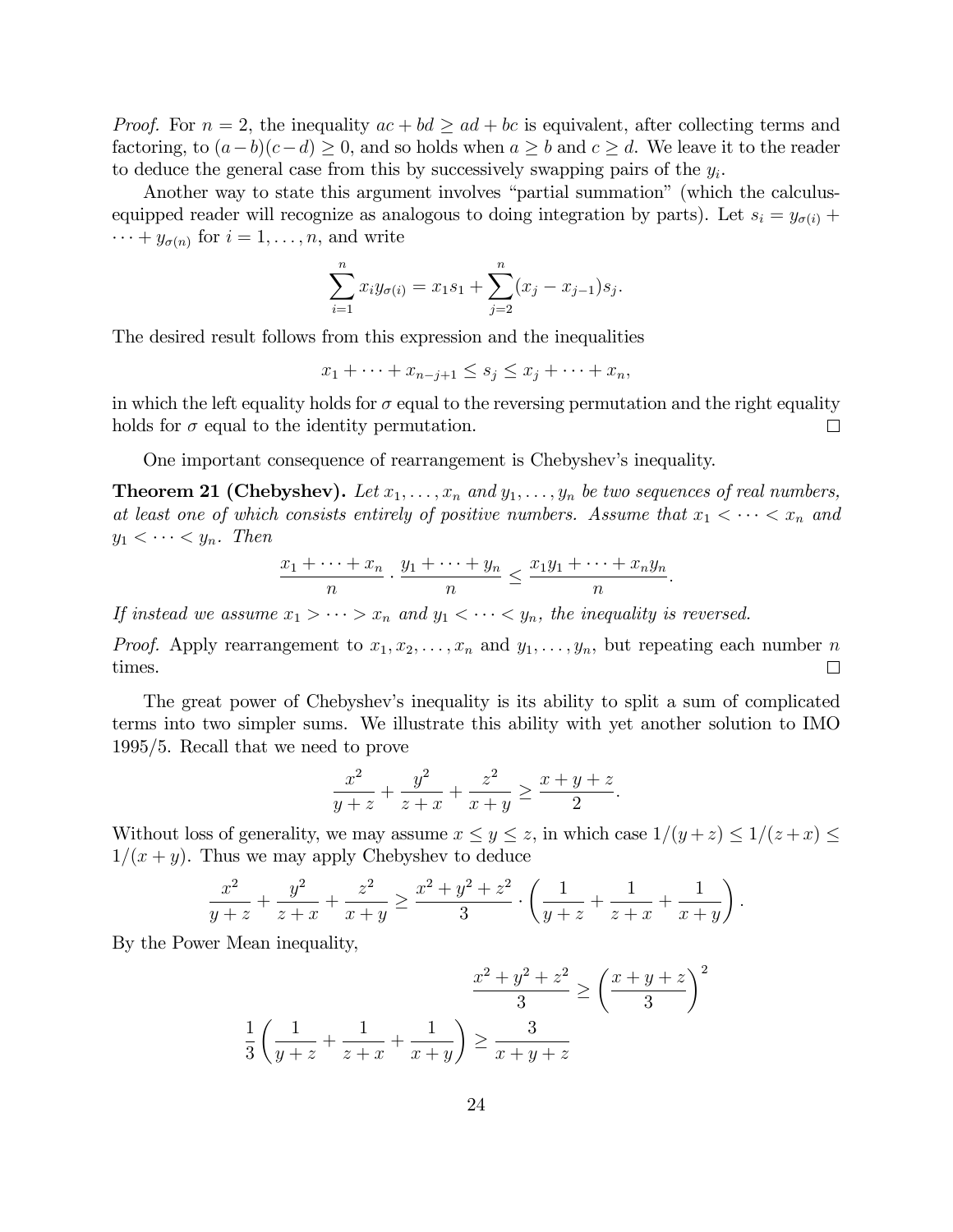and these three inequalities constitute the proof.

The rearrangement inequality, Chebyshev's inequality, and Schur's inequality are all general examples of the "arrange in order" principle: when the roles of several variables are symmetric, it may be profitable to desymmetrize by assuming (without loss of generality) that they are sorted in a particular order by size.

### Problems for Section 3.3

- 1. Deduce Schur's inequality from the rearrangement inequality.
- 2. For  $a, b, c > 0$ , prove that  $a^a b^b c^c \ge a^b b^c c^a$ .
- 3. (IMO 1971/1) Prove that the following assertion is true for  $n = 3$  and  $n = 5$  and false for every other natural number  $n > 2$ : if  $a_1, \ldots, a_n$  are arbitrary real numbers, then

$$
\sum_{i=1}^{n} \prod_{j \neq i} (a_i - a_j) \geq 0.
$$

4. (Proposed for 1999 USAMO) Let  $x, y, z$  be real numbers greater than 1. Prove that

$$
x^{x^2+2yz}y^{y^2+2zx}z^{z^2+2xy} \ge (xyz)^{xy+yz+zx}.
$$

## 3.4 Bernoulli's inequality

The following quaint-looking inequality occasionally comes in handy.

**Theorem 22 (Bernoulli).** For  $r > 1$  and  $x > -1$  (or r an even integer and x any real),  $(1+x)^r \ge 1 + xr.$ 

*Proof.* The function  $f(x) = (1+x)^r$  has second derivative  $r(r-1)(1+x)^{r-2}$  and so is convex. The claim is simply the fact that this function lies above its tangent line at  $x = 0$ .  $\Box$ 

### Problems for Section 3.4

1. (USA, 1992) Let  $a = \frac{m^{m+1} + n^{n+1}}{m^m + n^n}$  for  $m, n$  positive integers. Prove that  $a^m + a^n \geq m^m + n^n$ . (The problem came with the hint to consider the ratio  $(a^N - N^N)/(a - N)$  for real  $a \geq 0$  and integer  $N \geq 1$ . On the other hand, you can prove the claim for real  $m, n \geq 1$  using Bernoulli.)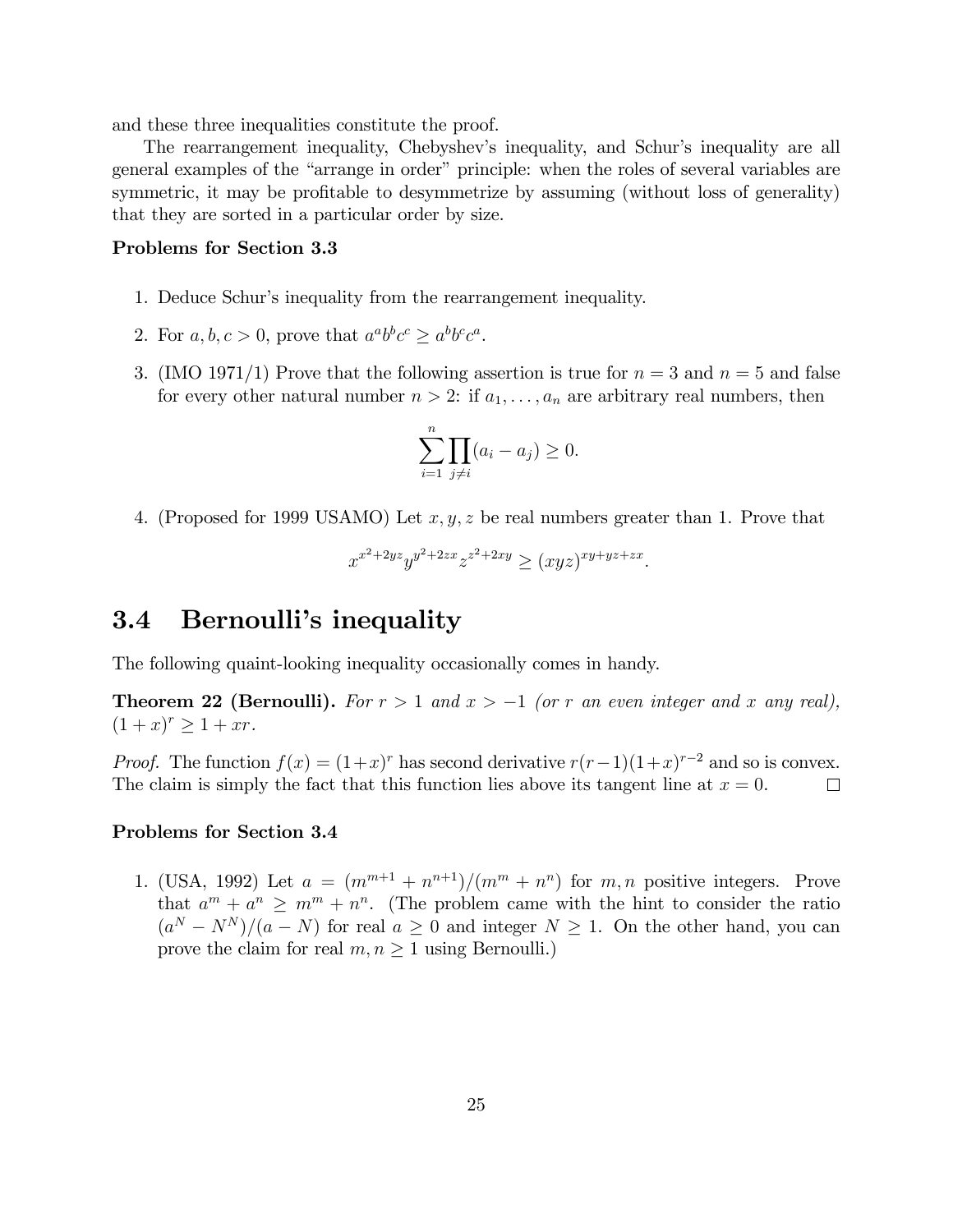# Chapter 4

# Calculus

To some extent, I regard this section, as should you, as analogous to sex education in school it doesnít condone or encourage you to use calculus on Olympiad inequalities, but rather seeks to ensure that if you insist on using calculus, that you do so properly.

Having made that disclaimer, let me turn around and praise calculus as a wonderful discovery that immeasurably improves our understanding of real-valued functions. If you haven't encountered calculus yet in school, this section will be a taste of what awaits you—but no more than that; our treatment is far too compressed to give a comprehensive exposition. After all, isn't that what textbooks are for?

Finally, let me advise the reader who thinks he/she knows calculus already not to breeze too this section too quickly. Read the text and make sure you can write down the proofs requested in the exercises.

## 4.1 Limits, continuity, and derivatives

The definition of limit attempts to formalize the idea of evaluating a function at a point where it might not be defined, by taking values at points "infinitely close" to the given point. Capturing this idea in precise mathematical language turned out to be a tricky business which remained unresolved until long after calculus had proven its utility in the hands of Newton and Leibniz; the definition we use today was given by Weierstrass.

Let f be a function defined on an open interval, except possibly at a single point  $t$ . We say the *limit of f at t* exists and equals L if for each positive real  $\epsilon$ , there exists a positive real  $\delta$  (depending on  $\epsilon$ , of course) such that

$$
0 < |x - t| < \delta \implies |f(x) - L| < \epsilon.
$$

We notate this  $\lim_{x\to t} f(x) = L$ . If f is also defined at t and  $f(t) = L$ , we say f is continuous at t.

Most common functions (polynomials, sine, cosine, exponential, logarithm) are continuous for all real numbers (the logarithm only for positive reals), and those which are not (rational functions, tangent) are continuous because they go to infinity at certain points, so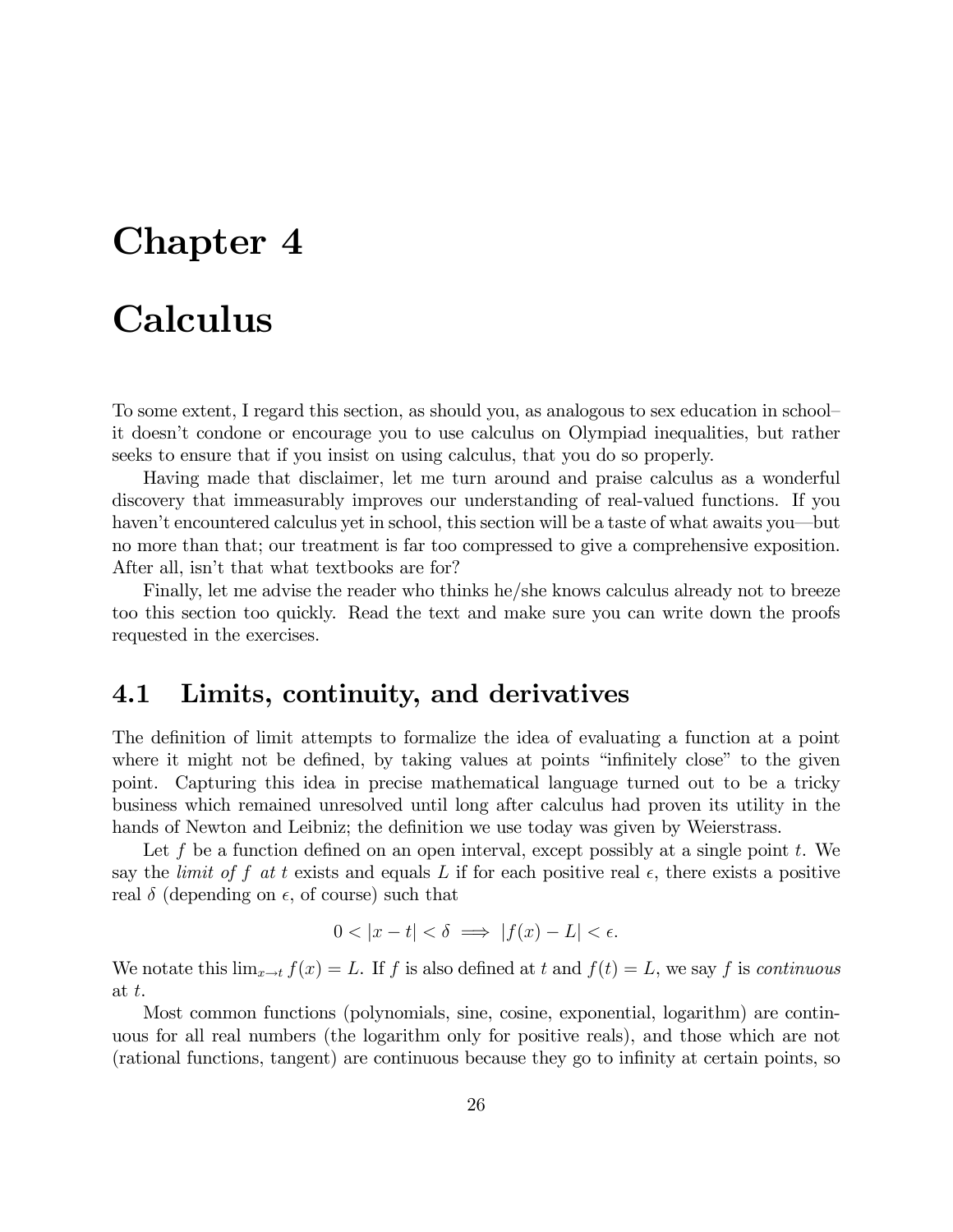the limits in question do not exist. The first example of an "interesting" limit occurs in the definition of the derivative.

Again, let  $f$  be a function defined on an open interval and  $t$  a point in that interval; this time we require that  $f(t)$  is defined as well. If the limit

$$
\lim_{x \to t} \frac{f(x) - f(t)}{x - t}
$$

exists, we call that the *derivative* of f at t and notate it  $f'(t)$ . We also say that f is differentiable at t (the process of taking the derivative is called differentiation).

For example, if  $f(x) = x^2$ , then for  $x \neq t$ ,  $(f(x) - f(t))/(x - t) = x + t$ , and so the limit exists and  $f'(t) = 2t$ . More generally, you will show in the exercises that for  $f(x) = x^n$ ,  $f'(t) = nt^{n-1}$ . On the other hand, for other functions, e.g.  $f(x) = \sin x$ , the difference quotient cannot be expressed in closed form, so certain inequalities must be established in order to calculate the derivative (as will also take place in the exercises).

The derivative can be geometrically interpreted as the slope of the tangent line to the graph of f at the point  $(t, f(t))$ . This is because the tangent line to a curve can be regarded as the limit of secant lines, and the quantity  $(f(x + t) - f(x))/t$  is precisely the slope of the secant line through  $(x, f(x))$  and  $(x + t, f(x + t))$ . (The first half of this sentence is entirely unrigorous, but it can be rehabilitated.)

It is easy to see that a differentiable function must be continuous, but the converse is not true; the function  $f(x) = |x|$  (absolute value) is continuous but not differentiable at  $x = 0$ .

An important property of continuous functions, though one we will not have direct need for here, is the intermediate value theorem. This theorem says the values of a continuous function cannot "jump", as the tangent function does near  $\pi/2$ .

**Theorem 23.** Suppose the function f is continuous on the closed interval  $[a, b]$ . Then for any c between  $f(a)$  and  $f(b)$ , there exists  $x \in [a, b]$  such that  $f(x) = c$ .

Proof. Any proof of this theorem tends to be a bit unsatisfying, because it ultimately boils down to one's definition of the real numbers. For example, one consequence of the standard definition is that every set of real numbers which is bounded above has a least upper bound. In particular, if  $f(a) \leq c$  and  $f(b) \geq c$ , then the set of  $x \in [a, b]$  such that  $f(x) < c$  has a least upper bound y. By continuity,  $f(x) \leq c$ ; on the other hand, if  $f(x) > c$ , then  $f(x - t) > 0$ for all t less than some positive  $\epsilon$ , again by continuity, in which case  $x - \epsilon$  is an upper bound smaller than x, a contradiction. Hence  $f(x) = c$ . smaller than x, a contradiction. Hence  $f(x) = c$ .

Another important property of continuous functions is the "extreme value theorem".

**Theorem 24.** A continuous function on a closed interval has a global maximum and minimum.

Proof.

 $\Box$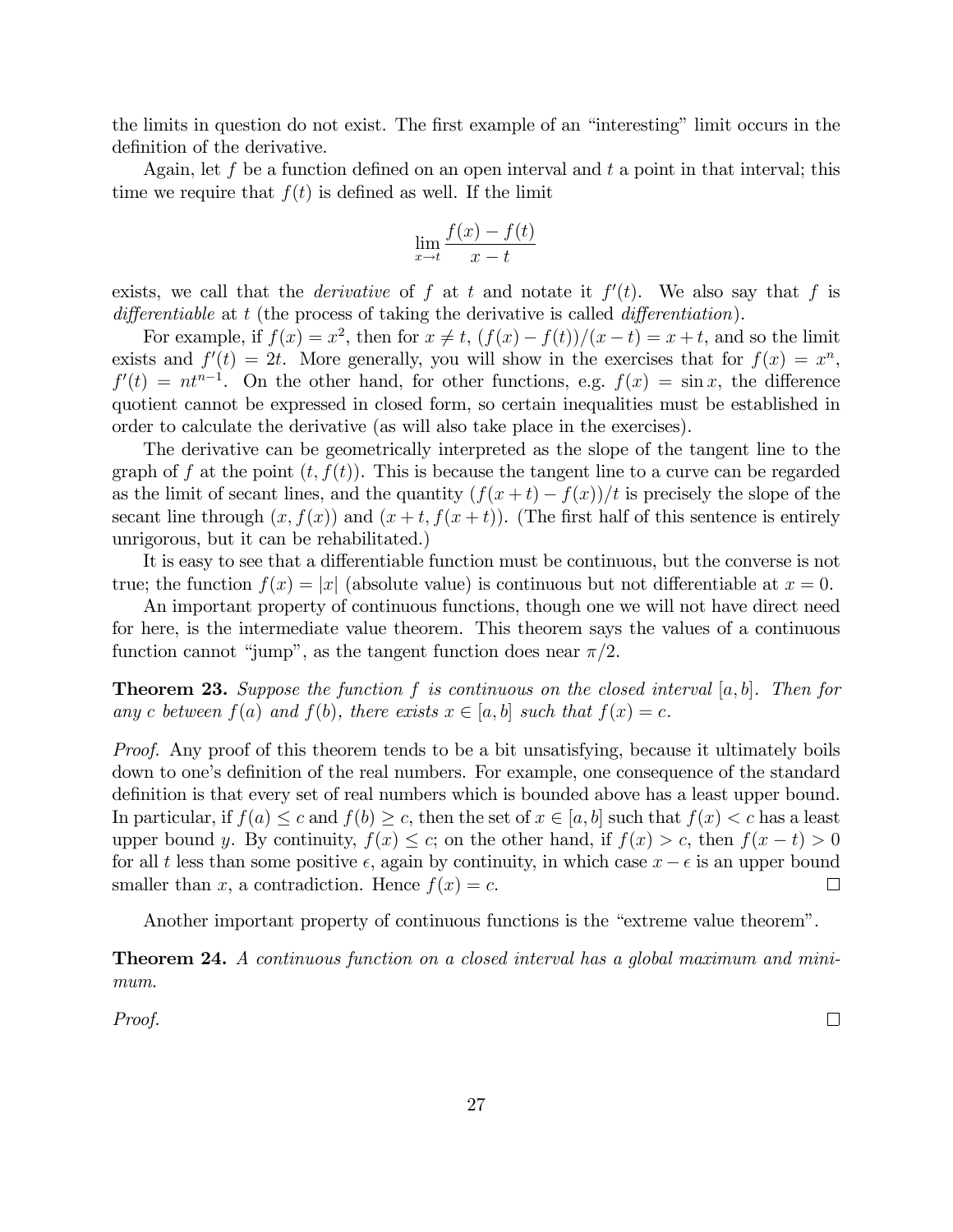This statement is of course false for an open or infinite interval; the function may go to infinity at one end, or may approach an extreme value without achieving it. (In technical terms, a closed interval is compact while an open interval is not.)

### Problems for Section 4.1

- 1. Prove that  $f(x) = x$  is continuous.
- 2. Prove that the product of two continuous functions is continuous, and that the reciprocal of a continuous function is continuous at all points where the original function is nonzero. Deduce that all polynomials and rational functions are continuous.
- 3. (Product rule) Prove that  $(fg)' = fg' + f'g$  and find a similar formula for  $(f/g)'$ . (No, it's not  $f'/g - f/g'$ . Try again.)
- 4. (Chain rule) If  $h(x) = f(g(x))$ , prove that  $h'(x) = f'(g(x))g'(x)$ .
- 5. Show that the derivative of  $x^n$  is  $nx^{n-1}$  for  $n \in \mathbb{Z}$ .
- 6. Prove that  $\sin x < x < \tan x$  for  $0 < x < \pi/2$ . (Hint: use a geometric interpretation, and remember that x represents an angle in radians!) Conclude that  $\lim_{x\to 0} \sin x/x=$ 1.
- 7. Show that the derivative of  $\sin x$  is  $\cos x$  and that of  $\cos x$  is  $(-\sin x)$ . While you're at it, compute the derivatives of the other trigonometric functions.
- 8. Show that an increasing function on a closed interval satisfying the intermediate value theorem must be continuous. (Of course, this can fail if the function is not increasing!) In particular, the functions  $c^x$  (where  $c > 0$  is a constant) and log x are continuous.
- 9. For  $c > 0$  a constant, the function  $f(x) = (c^x 1)/x$  is continuous for  $x \neq 0$  by the previous exercise. Prove that its limit at 0 exists. (Hint: if  $c > 1$ , show that f is increasing for  $x \neq 0$ ; it suffices to prove this for rational x by continuity.)
- 10. Prove that the derivative of  $c^x$  equals  $kc^x$  for some constant k. (Use the previous exercise.) Also show (using the chain rule) that  $k$  is proportional to the logarithm of c. In fact, the base e of the natural logarithms is defined by the property that  $k = 1$ when  $c = e$ .
- 11. Use the chain rule and the previous exercise to prove that the derivative of  $\log x$  is  $1/x$ . (Namely, take the derivative of  $e^{\log x} = x$ .)
- 12. (Generalized product rule) Let  $f(y, z)$  be a function of two variables, and let  $g(x) =$  $f(x, x)$ . Prove that  $g'(x)$  can be written as the sum of the derivative of f as a function of y alone (treating z as a constant function) and the derivative of f as a function of z alone, both evaluated at  $y = z = x$ . For example, the derivative of  $x^x$  is  $x^x \log x + x^x$ .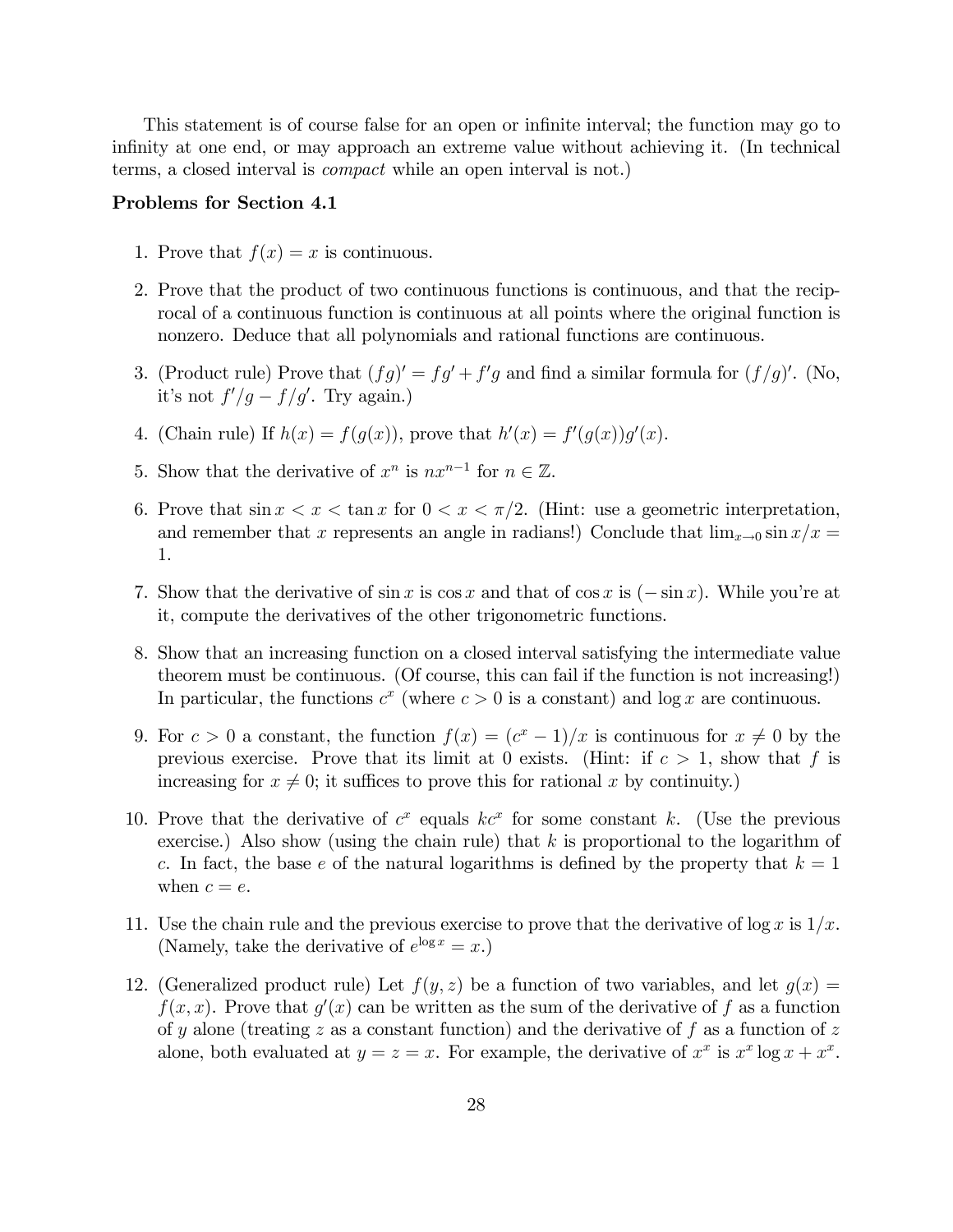## 4.2 Extrema and the first derivative

The derivative can be used to detect local extrema. A point  $t$  is a *local maximum* (resp. minimum) for a function f if  $f(t) \ge f(x)$  (resp.  $f(t) \le f(x)$ ) for all x in some open interval containing t.

**Theorem 25.** If t is a local extremum for f and f is differentiable at t, then  $f'(t) = 0$ .

**Corollary 26 (Rolle).** If f is differentiable on the interval [a, b] and  $f(a) = f(b) = 0$ , then there exists  $x \in [a, b]$  such that  $f'(x) = 0$ .

So for example, to find the extrema of a continuous function on a closed interval, it suffices to evaluate it at

- all points where the derivative vanishes,
- all points where the derivative is not defined, and
- the endpoints of the interval,

since we know the function has global minima and maxima, and each of these must occur at one of the aforementioned points. If the interval is open or infinite at either end, one must also check the limiting behavior of the function there.

A special case of what we have just said is independently useful: if a function is positive at the left end of an interval and has nonnegative derivative on the interval, it is positive on the entire interval.

## 4.3 Convexity and the second derivative

As noted earlier, a twice differentiable function is convex if and only if its second derivative is nonnegative.

### 4.4 More than one variable

Warning! The remainder of this chapter is somewhat rougher going than what came before, in part because we need to start using the language and ideas of linear algebra. Rest assured that none of the following material is referenced anywhere else in the notes.

We have a pretty good understanding now of the relationship between extremization and the derivative, for functions in a single variable. However, most inequalities in nature deal with functions in more than one variable, so it behooves us to extend the formalism of calculus to this setting. Note that whatever we allow the domain of a function to be, the range of our "functions" will always be the real numbers. (We have no need to develop the whole of multivariable calculus when all of our functions arise from extremization questions!)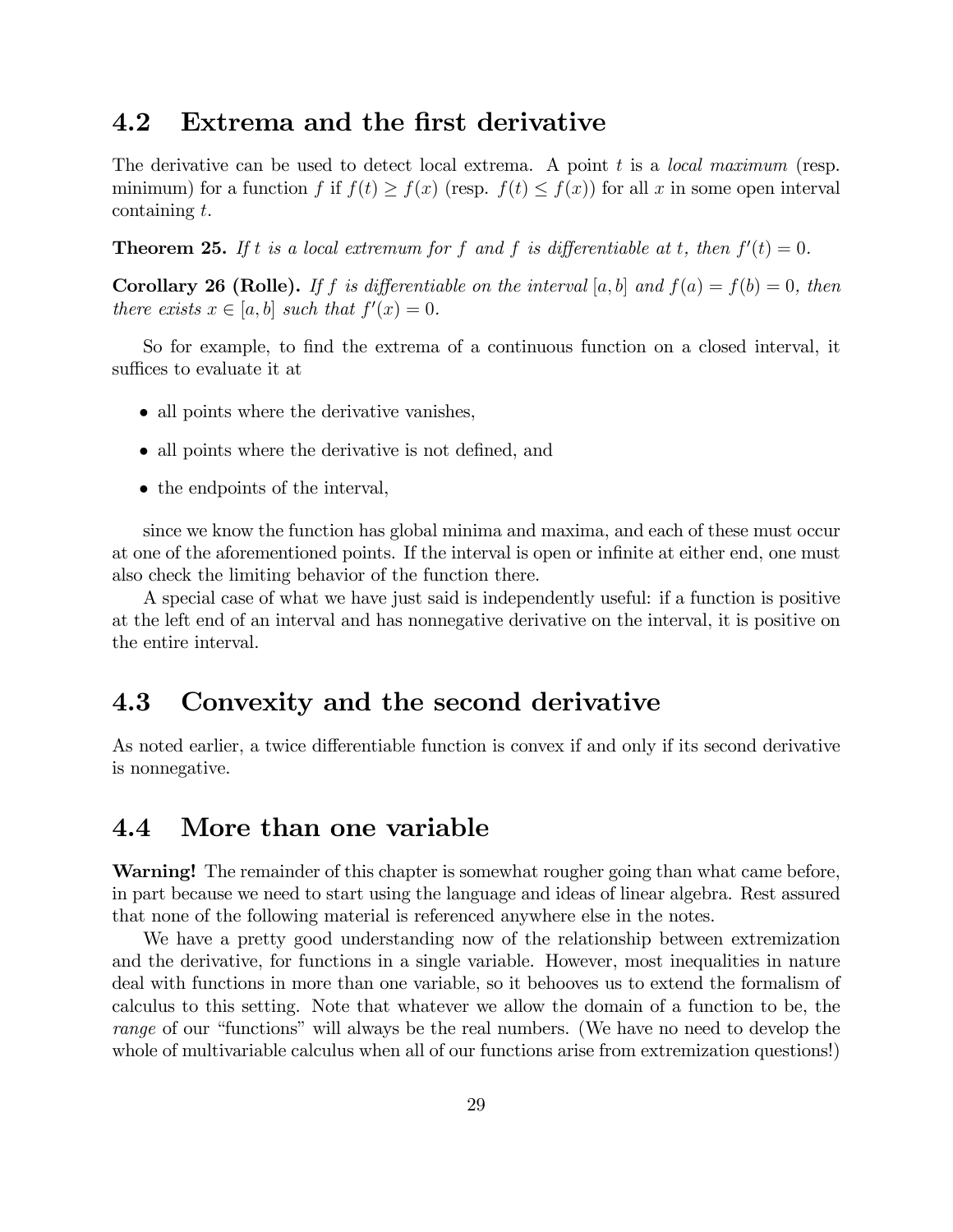The formalism becomes easier to set up in the language of linear algebra. If  $f$  is a function from a vector space to  $\mathbb R$  defined in a neighborhood of (i.e. a ball around) a point  $\vec{x}$ , then we say the limit of f at  $\vec{x}$  exists and equals L if for every  $\epsilon > 0$ , there exists  $\delta > 0$ such that

$$
0 < ||\vec{t}|| < \delta \implies |f(\vec{x} + \vec{t}) - L| < \epsilon.
$$

(The double bars mean length in the Euclidean sense, but any reasonable measure of the length of a vector will give an equivalent criterion; for example, measuring a vector by the maximum absolute value of its components, or by the sum of the absolute values of its components.) We say f is continuous at  $\vec{x}$  if  $\lim_{\vec{t} \to 0} f(\vec{x} + \vec{t}) = f(\vec{x})$ . If  $\vec{y}$  is any vector and  $\vec{x}$ is in the domain of f, we say the *directional derivative* of f along  $\vec{x}$  in the direction  $\vec{y}$  exists and equals  $f_{\vec{y}}(\vec{x})$  if

$$
f_{\vec{y}}(\vec{x}) = \lim_{t \to 0} \frac{f(\vec{x} + t\vec{y}) - f(\vec{x})}{t}.
$$

If f is written as a function of variables  $x_1, \ldots, x_n$ , we call the directional derivative along the *i*-th standard basis vector the *partial derivative* of  $f$  with respect to  $i$  and denote it by  $\partial f$  $\frac{\partial f}{\partial x_i}$ . In other words, the partial derivative is the derivative of f as a function of  $x_i$  along, regarding the other variables as constants.

#### TOTAL DERIVATIVE

Caveat! Since the derivative is not a "function" in our restricted sense (it has takes values in a vector space, not  $\mathbb{R}$ ) we cannot take a "second derivative"—yet.

ASSUMING the derivative exists, it can be computed by taking partial derivatives along a basis.

## 4.5 Convexity in several variables

A function f defined on a convex subset of a vector space is said to be *convex* if for all  $\vec{x}, \vec{y}$ in the domain and  $t \in [0, 1]$ ,

$$
tf(\vec{x}) + (1-t)f(\vec{y}) \ge f(t\vec{x} + (1-t)\vec{y}).
$$

Equivalently,  $f$  is convex if its restriction to any line is convex. Of course, we say  $f$  is *concave* if  $-f$  is convex.

The analogue of the second derivative test for convexity is the Hessian criterion. A symmetric matrix M (that is, one with  $M_{ij} = M_{ji}$  for all  $i, j$ ) is said to be *positive definite* if  $M\vec{x}\cdot\vec{x} > 0$  for all nonzero vectors  $\vec{x}$ , or equivalently, if its eigenvalues are all real and positive. (The first condition implies the second because all eigenvalues of a symmetric matrix are real. The second implies the first because if  $M$  has positive eigenvalues, then it has a square root N which is also symmetric, and  $M\vec{x} \cdot \vec{x} = (N\vec{x}) \cdot (N\vec{x}) > 0.$ 

**Theorem 27 (Hessian test).** A twice differentiable function  $f(x_1, \ldots, x_n)$  is convex in a region if and only if the Hessian matrix

$$
H_{ij} = \frac{\partial^2}{\partial x_i \partial x_j}
$$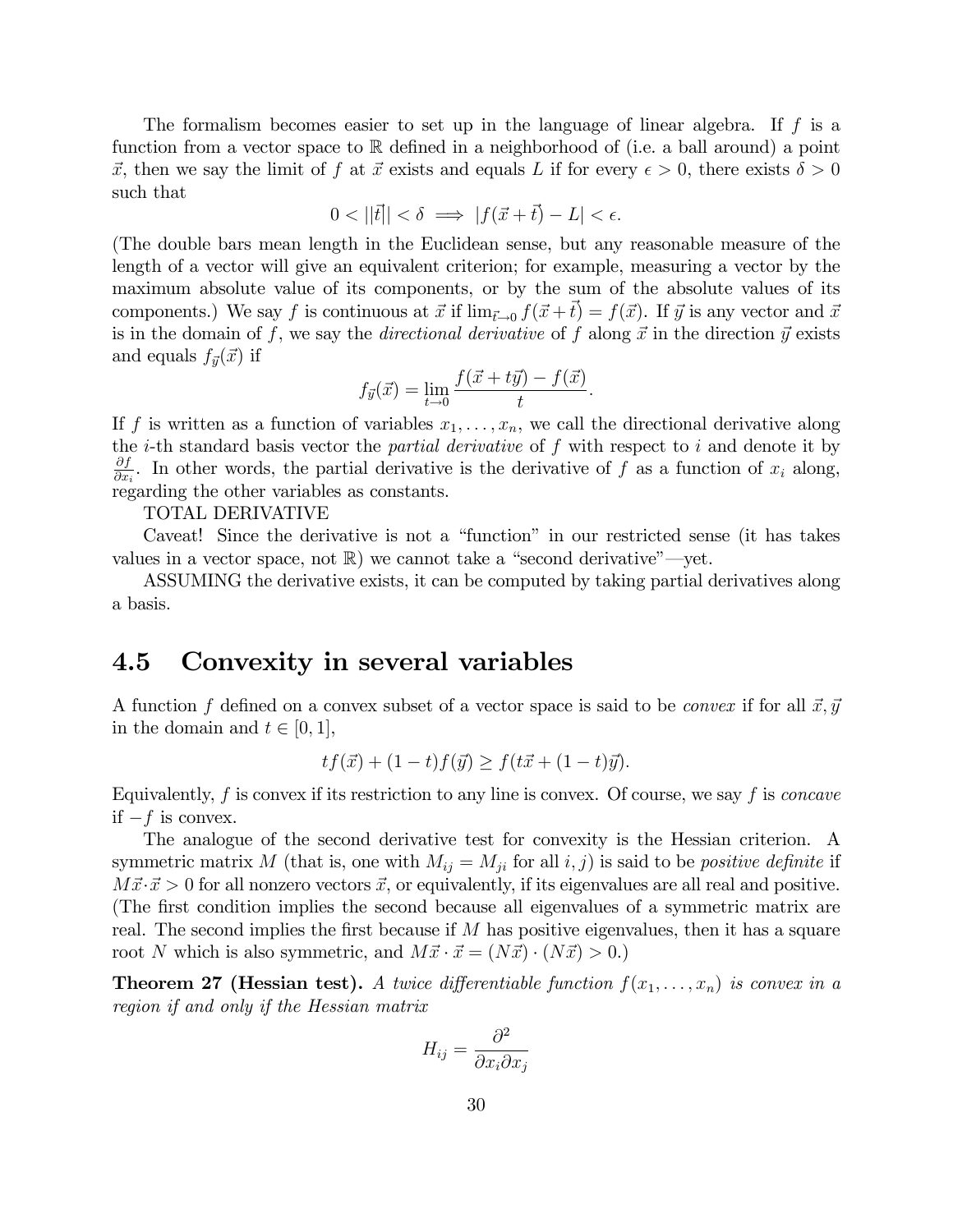is positive definite everywhere in the region.

Note that the Hessian is symmetric because of the symmetry of mixed partials, so this statement makes sense.

*Proof.* The function  $f$  is convex if and only if its restriction to each line is convex, and the second derivative along a line through  $\vec{x}$  in the direction of  $\vec{y}$  is (up to a scale factor) just  $H\vec{y} \cdot \vec{y}$  evaluated at  $\vec{x}$ . So f is convex if and only if  $H\vec{y} \cdot \vec{y} > 0$  for all nonzero  $\vec{y}$ , that is, if  $H$  is positive definite.  $H$  is positive definite.

The bad news about this criterion is that determining whether a matrix is positive definite is not a priori an easy task: one cannot check  $M\vec{x} \cdot \vec{x} \geq 0$  for every vector, so it seems one must compute all of the eigenvalues of  $M$ , which can be quite a headache. The good news is that there is a very nice criterion for positive definiteness of a symmetric matrix, due to Sylvester, that saves a lot of work.

**Theorem 28 (Sylvester's criterion).** An  $n \times n$  symmetric matrix of real numbers is positive definite if and only if the determinant of the upper left  $k \times k$  submatrix is positive for  $k = 1, \ldots, n$ .

*Proof.* By the  $M\vec{x} \cdot \vec{x}$  definition, the upper left  $k \times k$  submatrix of a positive definite matrix is positive definite, and by the eigenvalue definition, a positive definite matrix has positive determinant. Hence Sylvester's criterion is indeed necessary for positive definiteness.

We show the criterion is also sufficient by induction on  $n$ . BLAH.

 $\Box$ 

### Problems for Section 4.5

1. (IMO 1968/2) Prove that for all real numbers  $x_1, x_2, y_1, y_2, z_1, z_2$  with  $x_1, x_2 > 0$  and  $x_1y_1 > z_1^2, x_2y_2 > z_2$ , the inequality

$$
\frac{8}{(x_1+x_2)(y_1+y_2)-(z_1+z_2)^2} \le \frac{1}{x_1y_1-z_1^2} + \frac{1}{x_2y_2-z_2^2}
$$

is satisfied, and determine when equality holds. (Yes, you really can apply the material of this section to the IMO! Verify convexity of the appropriate function using the Hessian and Sylvester's criterion.)

## 4.6 Constrained extrema and Lagrange multipliers

In the multivariable realm, a new phenomenon emerges that we did not have to consider in the one-dimensional case: sometimes we are asked to prove an inequality in the case where the variables satisfy some constraint.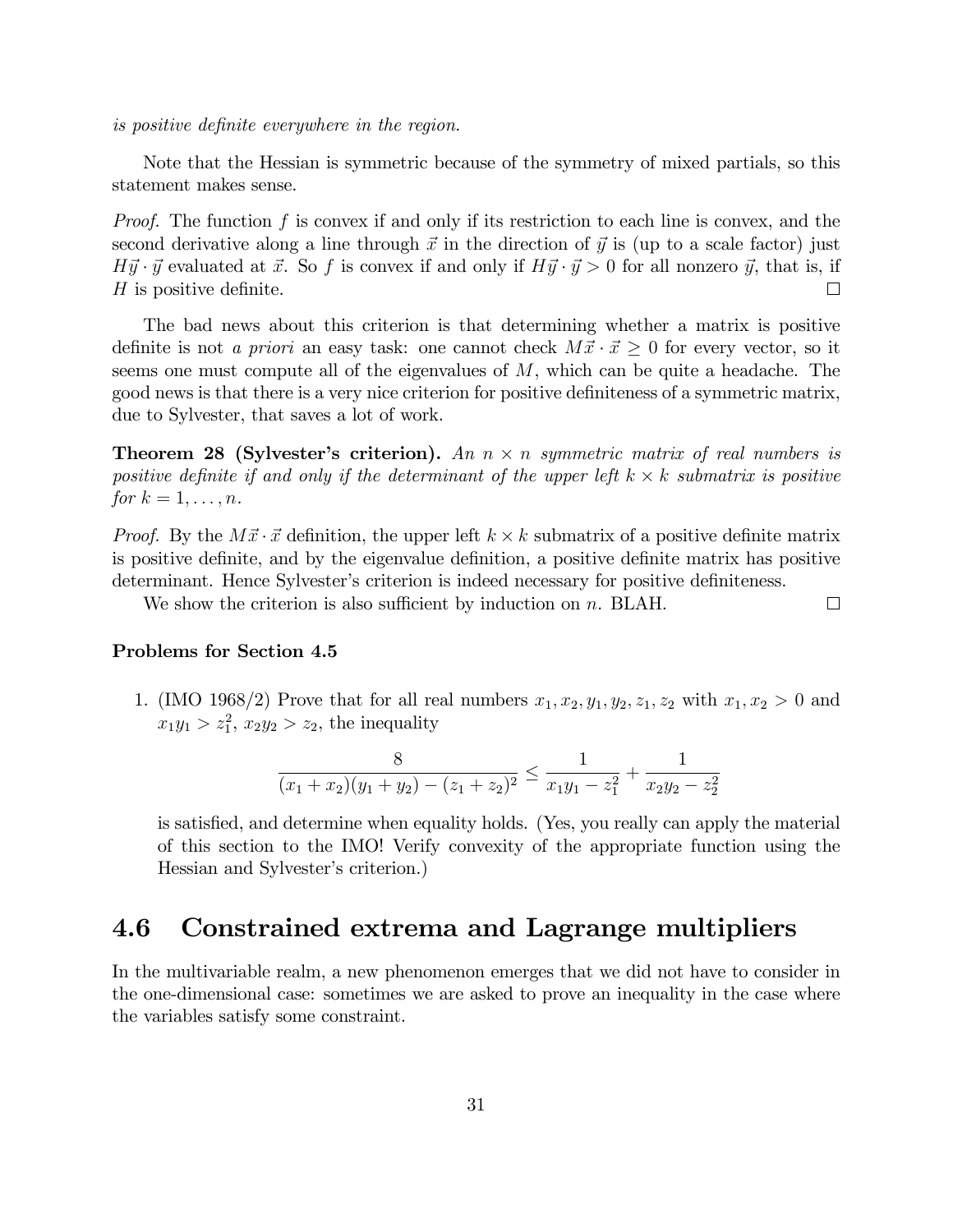The Lagrange multiplier criterion for an interior local extremum of the function  $f(x_1, \ldots, x_n)$ under the constraint  $g(x_1, \ldots, x_n) = c$  is the existence of  $\lambda$  such that

$$
\frac{\partial f}{\partial x_i}(x_1,\ldots,x_n)=\lambda\frac{\partial g}{\partial x_i}(x_1,\ldots,x_n).
$$

Putting these conditions together with the constraint on  $g$ , one may be able to solve and thus put restrictions on the locations of the extrema. (Notice that the duality of constrained optimization shows up in the symmetry between  $f$  and  $g$  in the criterion.)

It is even more critical here than in the one-variable case that the Lagrange multiplier condition is a necessary one only for an interior extremum. Unless one can prove that the given function is convex, and thus that an interior extremum must be a global one, one must also check all boundary situations, which is far from easy to do when (as often happens) these extend to infinity in some direction.

For a simple example, let  $f(x, y, z) = ax + by + cz$  with a, b, c constants, not all zero, and consider the constraint  $g(x, y, z) = 1$ , where  $g(x, y, z) = x^2 + y^2 + z^2$ . Then the Lagrange multiplier condition is that

$$
a = 2\lambda x, b = 2\lambda y, c = 2\lambda z.
$$

The only points satisfying this condition plus the original constraint are

$$
\pm \frac{1}{\sqrt{a^2 + b^2 + c^2}} (a, b, c),
$$

and these are indeed the minimum and maximum for  $f$  under the constraint, as you may verify geometrically.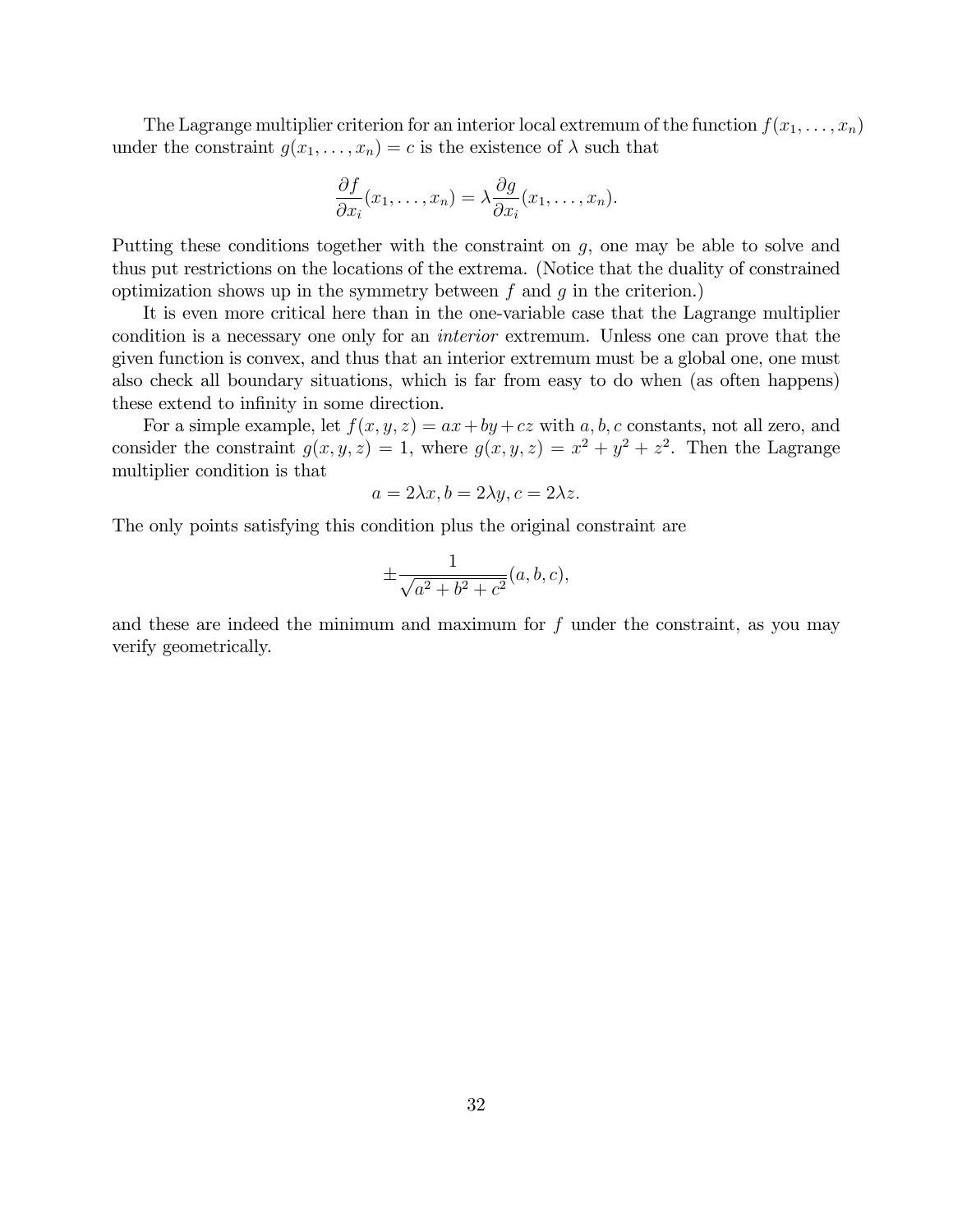# Chapter 5

# Coda

## 5.1 Quick reference

Here's a handy reference guide to the techniques we've introduced.

- Arithmetic-geometric-harmonic means
- Arrange in order
- Bernoulli
- Bunching
- Cauchy-Schwarz
- Chebyshev
- Convexity
- Derivative test
- Duality for constrained optimization
- Equality conditions
- Factoring
- Geometric interpretations
- Hessian test
- $\bullet$  Hölder
- Jensen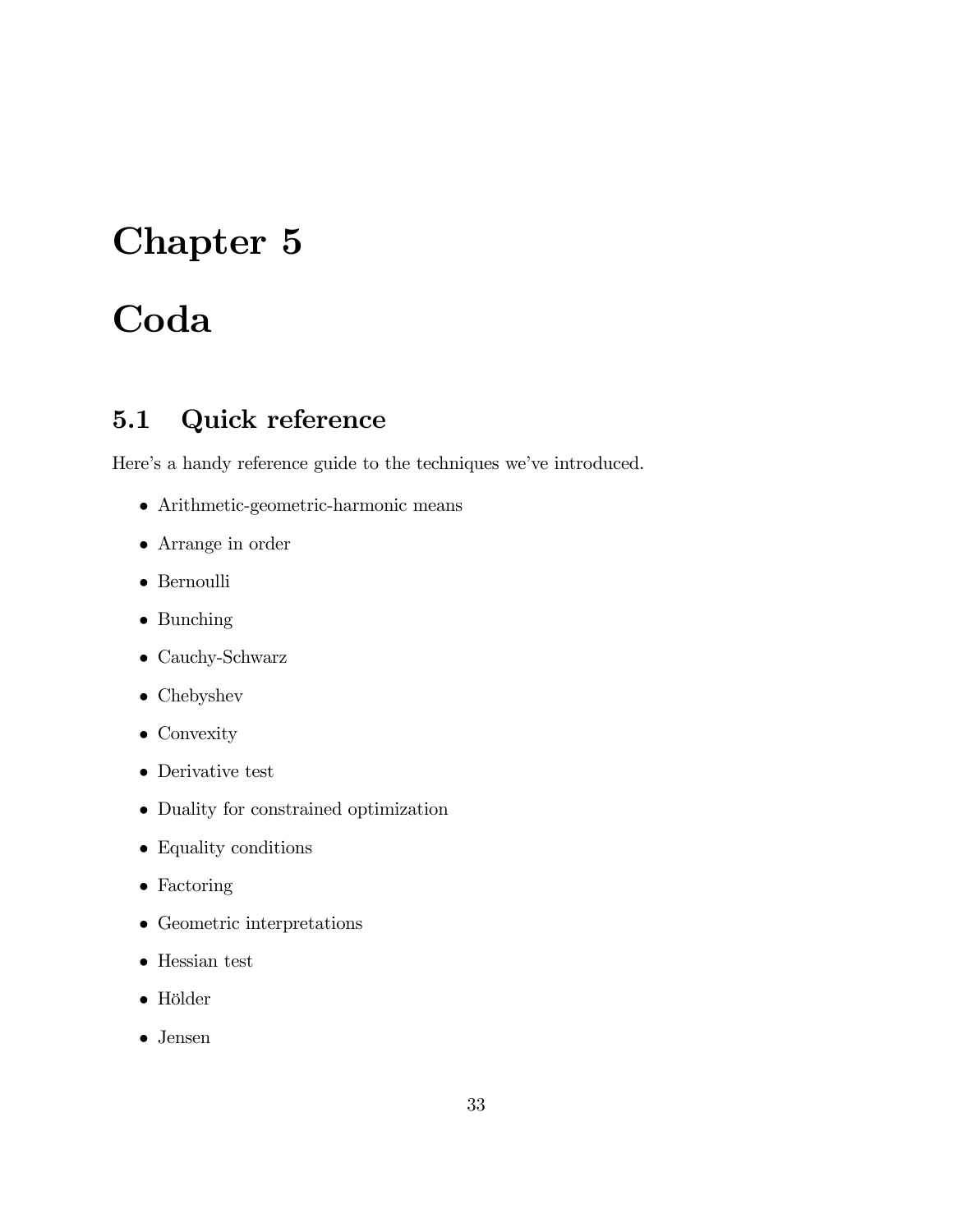- Lagrange multipliers
- Maclaurin
- Minkowski
- Newton
- Power means
- Rearrangement
- Reduction of the number of variables (Theorem 9)
- Schur
- Smoothing
- Substitution (algebraic or trigonometric)
- Sum of squares
- Symmetric sums
- Unsmoothing (boundary extrema)

## 5.2 Additional problems

Here is an additional collection of problems covering the entire range of techniques we have introduced, and one or two that you'll have to discover for yourselves!

### Problems for Section 5.2

- 1. Let  $x, y, z > 0$  with  $xyz = 1$ . Prove that  $x + y + z \leq x^2 + y^2 + z^2$ .
- 2. The real numbers  $x_1, x_2, \ldots, x_n$  belong to the interval  $[-1, 1]$  and the sum of their cubes is zero. Prove that their sum does not exceed  $n/3$ .
- 3. (IMO 1972/2) Let  $x_1, \ldots, x_5$  be positive reals such that

$$
(x_{i+1}^2 - x_{i+3}x_{i+5})(x_{i+2}^2 - x_{i+3}x_{i+5}) \le 0
$$

for  $i = 1, \ldots, 5$ , where  $x_{n+5} = x_n$  for all n. Prove that  $x_1 = \cdots = x_5$ .

4. (USAMO 1979/3) Let  $x, y, z \ge 0$  with  $x + y + z = 1$ . Prove that

$$
x^3 + y^3 + z^3 + 6xyz \ge \frac{1}{4}.
$$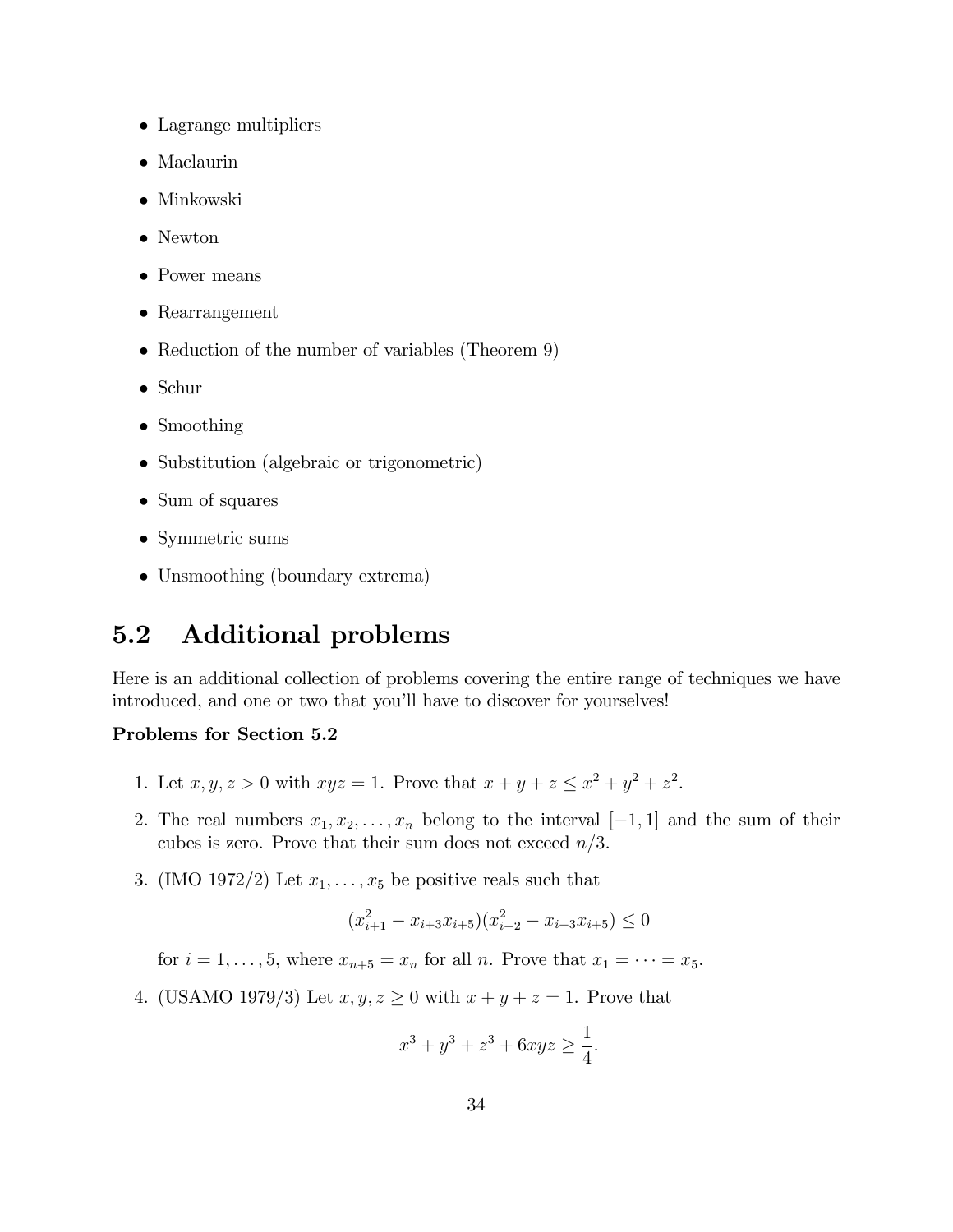5. (Taiwan, 1995) Let  $P(x) = 1 + a_1x + \cdots + a_{n-1}x^{n-1} + x^n$  be a polynomial with complex coefficients. Suppose the roots of  $P(x)$  are  $\alpha_1, \alpha_2, \ldots, \alpha_n$  with

$$
|\alpha_1|>1, |\alpha_2|>1,\ldots, |\alpha_j|>1
$$

and

$$
|\alpha_{j+1}| \le 1, |\alpha_{j+2}| \le 1, ..., |\alpha_n| \le 1.
$$

Prove that

$$
\prod_{i=1}^j |\alpha_i| \leq \sqrt{|a_0|^2 + |a_1|^2 + \cdots + |a_n|^2}.
$$

(Hint: look at the coefficients of  $P(x)\overline{P}(x)$ , the latter being  $1+\overline{a_1}x+\cdots+\overline{a_{n-1}}x^{n-1}+x^n$ .)

6. Prove that, for any real numbers  $x, y, z$ ,

$$
3(x2 - x + 1)(y2 - y + 1)(z2 - z + 1) \ge (xyz)2 + xyz + 1.
$$

- 7. (a) Prove that any polynomial  $P(x)$  such that  $P(x) \ge 0$  for all real x can be written as the sum of the squares of two polynomials.
	- (b) Prove that the polynomial

$$
x^{2}(x^{2}-y^{2})(x^{2}-1)+y^{2}(y^{2}-1)(y^{2}-x^{2})+(1-x^{2})(1-y^{2})
$$

is everywhere nonnegative, but cannot be written as the sum of squares of any number of polynomials. (One of Hilbert's problems, solved by Artin and Schreier, was to prove that such a polynomial can always be written as the sum of squares of rational functions.)